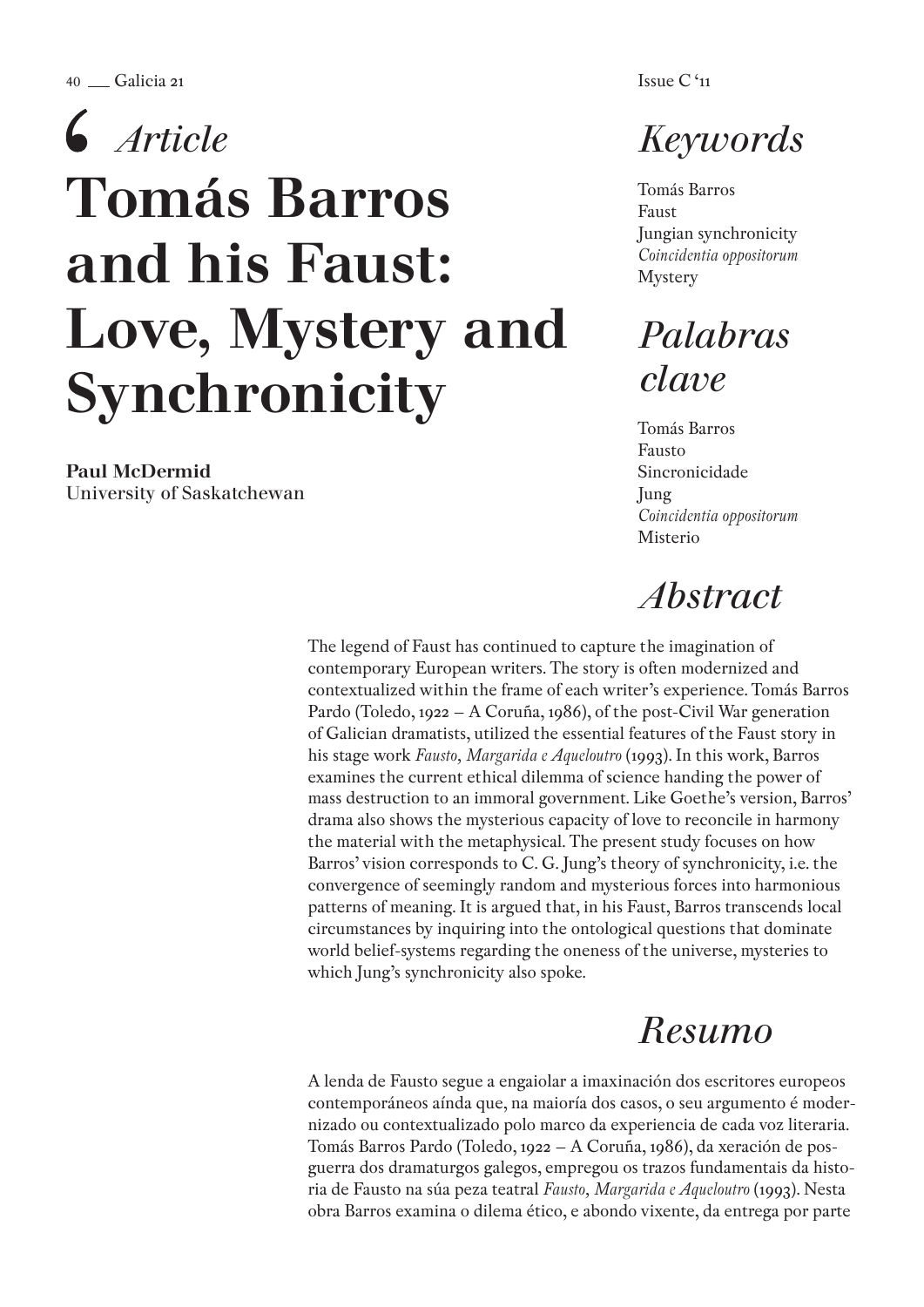> *Tomás Barros and his Faust: Love, Mystery and Synchronicity* Paul McDermid

da ciencia do poder de destrución masiva a un goberno inmoral. Como o fixera a versión de Goethe, o drama de Barros demostra tamén a capacidade misteriosa do amor para conciliar o material co metafísico. O presente artigo examina a maneira na que a visión de Barros se pode entender á luz do concepto de 'sincronicidade' de C.G. Jung, o cal intentaba explicar a converxencia de forzas aparentemente casuais ou misteriosas en estrutu ras de significado harmoniosas. Propoñemos que, ao explorar a cuestión da unidade do universo en clave ontolóxica, Barros supera o marco meramente local e dialoga de paso coa idea de misterio que o concepto Jungiano de sin cronicidade tamén trataba de explicar.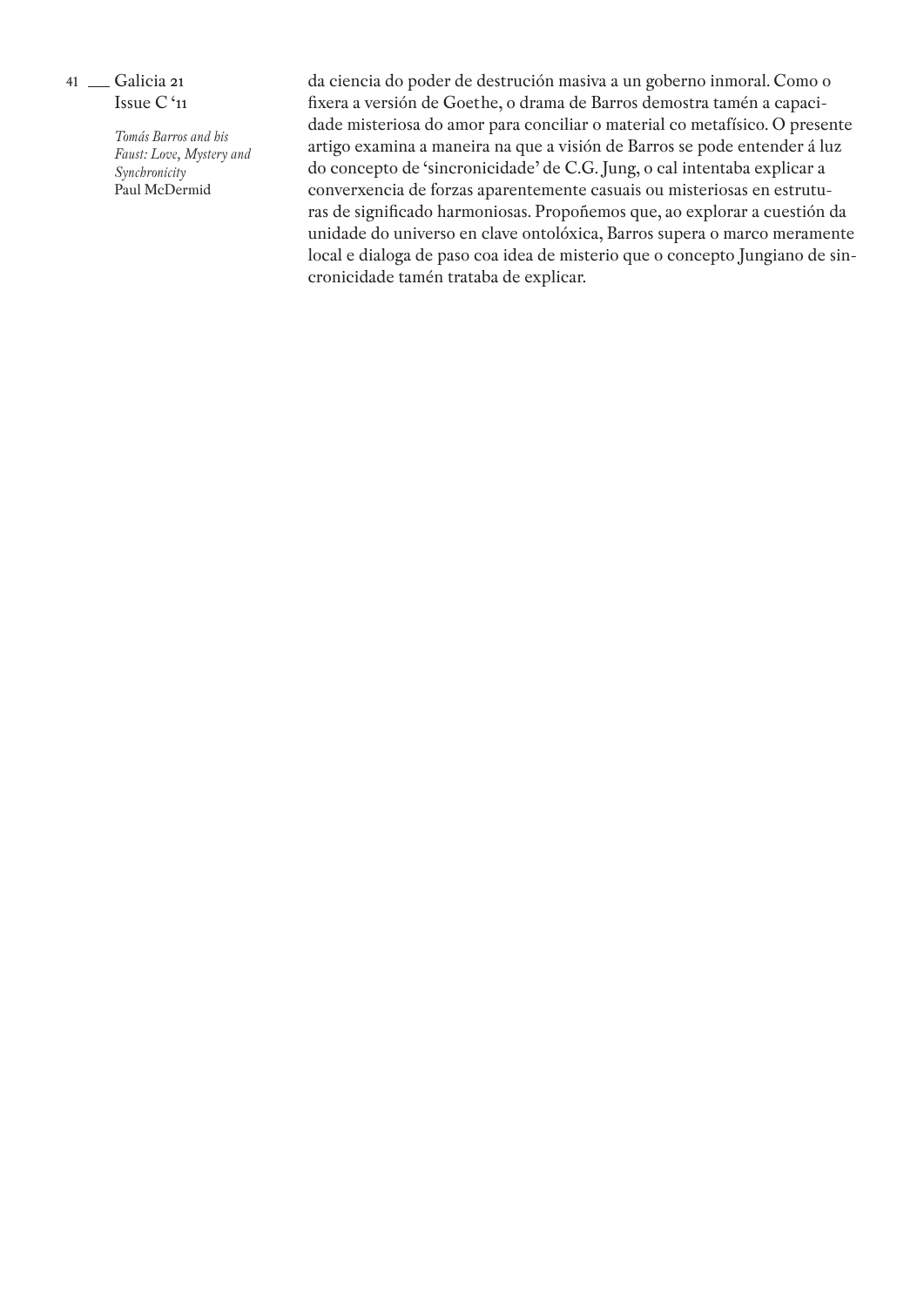*Tomás Barros and his Faust: Love, Mystery and Synchronicity* Paul McDermid

#### 1

The artist was particularly interested in those repeated morphological elements of an artwork which help break down the distance between subject and object, going as far as to suggest an ideal fusion of viewer and viewed (Barros 2001: 121-3).

# 2

Barros, Tomás, 1993 [c. 1983]. *Fausto, Margarida e Aqueloutro,* eds. Aurora Marco & Alfredo Rodríguez López-Vázquez, (Sada, A Coruña: Edicios do Castro). All quotes from the play are taken from this edition. The present volume was published as a bilingual (Galician/Castilian) edition under the direction of literary scholars Aurora Marco and Alfredo Rodríguez from the Universities of Santiago de Compostela and A Coruña.

# 3

 Only two of Tomás Barros theatre works have reached the stage. *Panteón familiar* was produced in 1975 by the Grupo de Teatro Universitario of the Universidad Laboral de A Coruña. In 2000, the non-professional company Talía, comprised of secondary school students, premiered *Cos ollos do morto,* in Ferrol's Centro Cultural Torrente Ballester.

The devil is in the detail, or so the saying goes. Looking at the largely expressionistic paintings of Tomás Barros Pardo (Toledo, 1922 – A Coruña, 1986), detail is not immediately apparent, but perhaps there is a devilish presence. In Barros' portraits and landscapes, an undulating discourse of shadows generates a liminal zone around blocks of coloured form. Heavy brushstrokes shape outlines and give dark gradient to faces, trees and land banks. They propel the object's features outward and inward in pulses that are clearly rhythmical. Rhythm in the field of graphic

representation, its definition, its classification, and its perception, was the focus of meticulous study by the artist (Barros 2001).<sup>1</sup> However, while critics have underscored Barros' stimulating deployment of colour (Irizarry 1981: 146; Rodríguez 1999: 35), less attention has been given to the surrounding field of thick shadow in his paintings. Barros' dynamic, rhythmical interplay of light and darkness may elide the detail, but there is something in the synchronous movement and the tracing of shadow lines in his art that betrays a palpable mystery – a diabolical mystery, in fact, that Barros explored in his poetry and plays.

My proposition in this article is that the synchronous forms of shadow in the paintings seem inescapably to suggest meaning or intent. In his writings, Barros called the shadow patterns life's 'invisible trace' (Barros 1990). I suggest the 'invisible trace' as kin to the concept of unified consciousness which lies behind the Jungian theory of synchronicity as developed in the Swiss psychiatrist's 1952 monograph *Synchronicity: An Acausal Connecting Principle* (Jung 1960/1969). To test this assumption, I study in some depth Barros' three-act drama *Fausto, Margarida e Aqueloutro* (1993).2 This posthumously published play was a new, slightly expanded, version 'written in Galician written in Galician of an earlier Castilian version known as Fausto 1943'. Alfredo Rodríguez describes the Galician version as being more complex and solidly structured (1999: 37). The Galician text situates the drama's action in 1979. In a newspaper article on Barros from 1990, Rodríguez calls the play Barros' 'obra dramática máis importante e complexa' (Marco 1993: 44). In my discussion, I focus exclusively on the text as, to date, the play has never been performed.<sup>3</sup> Barros' version of the Faust tale suggests to me two key figures: the lone visionary, Faust, and his devilish examiner, Mephistopheles, who help us comprehend what the vivid struggles between light and shadow, so apparent in his oils, meant for the artist. In common with his forebears, Barros' Faust is in pursuit of a luminous knowledge that is (and probably should be) beyond human capacity. As in Goethe's version of *Faust*, the devil and his shadowy helpers attempt to lead Faust astray by introducing the cerebral, austere and aged doctor to his first experience of love. But the devil's ploy has an unintended consequence; an unexpected convergence emerges. Allowing Faust to know love brings him to accept Goethe's Romantic ideal of selfimmolation for love as the key to a greater knowledge – the knowledge of a synchronous unity of consciousness. This is where my thesis rejoins Jung's premise of synchronicity, the 'invisible trace' and the significance of Barros' shadow forms.

The starting point in this article is thus the shadow play in Barros' artwork – a significant phenomenon that I suggest is reproduced in the themes of his writings. Here I follow Estelle Irizarry (1981) and Alfredo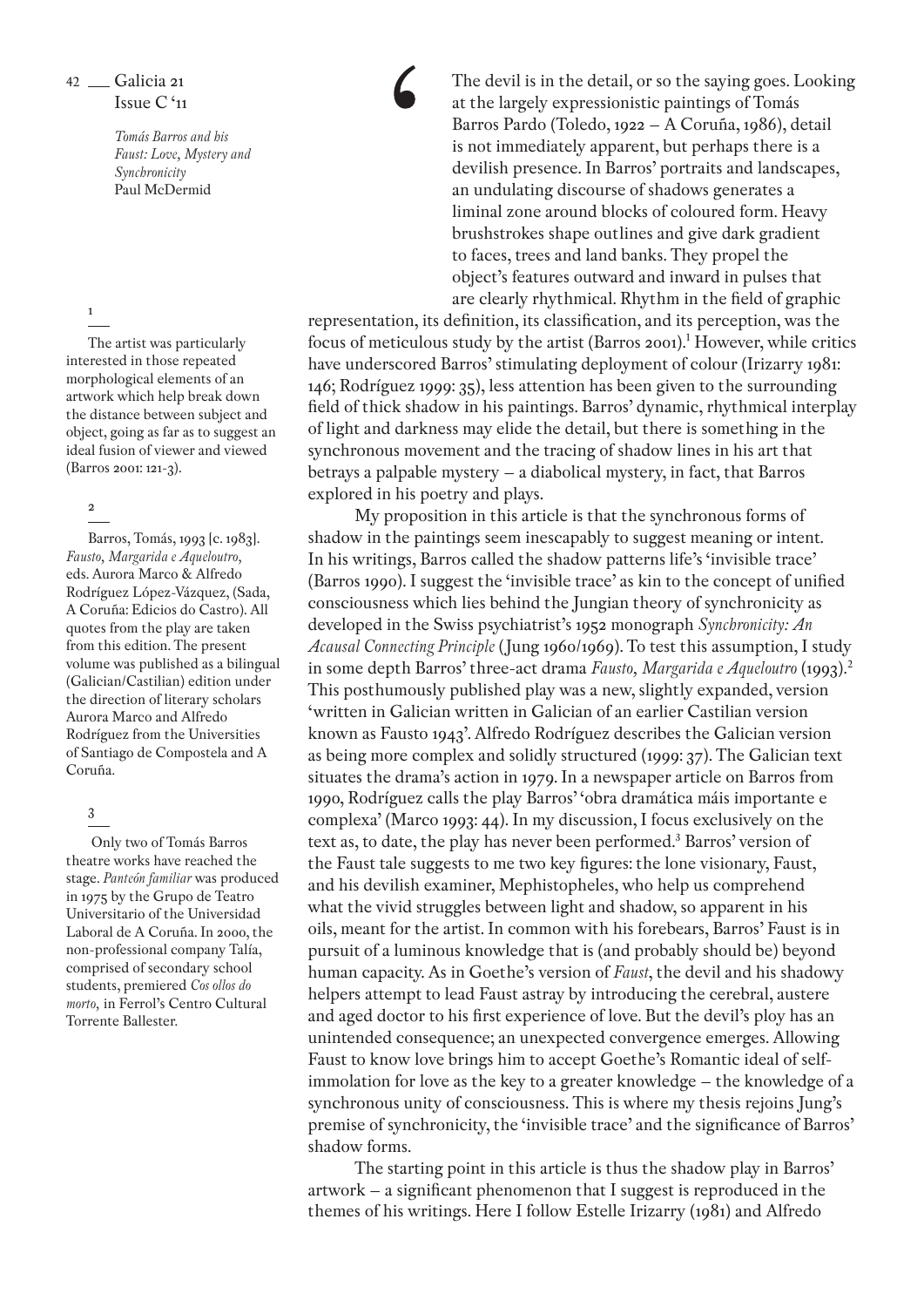> *Tomás Barros and his Faust: Love, Mystery and Synchronicity* Paul McDermid

#### 4

Here Barros was meditating on the literary motif of the 'shadow' in Rosalía de Castro's verses, comparing its use to that in works by Unamuno, Cernuda and Neruda. For a recent and extensive exploration of this theme see María do Cebreiro Rábade Villar's *Fogar impronunciable: poesía e pantasma*   $(2011).$ 

Rodríguez López-Vázquez (1999) who have reminded us that in the post-1936 generation of Galician artists the coincidence of visual art and literature is a notable phenomenon, and one that is not only traceable in the work of Barros, but also in Castelao, Seoane and Díaz Pardo. I begin my study by positioning Barros' work in its cultural context, as sketched by several historians of Galician theatre. For the relevance to Barros' work of Jung's theories around patterns of coincidence and their concealed significance, what he termed 'synchronicity', I depend in particular upon Cambray (2009) and Main (2004) and their illuminating dissections of the idea in Jung's writings. Notably, the effect of shadow was for Barros supremely useful 'donde le faltan [al poeta] las palabras para expresar lo informulable' (Irizarry 1981: 150).4 I interpret the shadow space of the inexpressible as a gap in the scope of human knowledge, which Barros saw as representing both a danger and a challenge. The Faustian desire to close the gap is incarnated in the lone visionary subjects of many of his poems, and ultimately on stage in his exemplary version of the Faust tale. Antía López, one of the few scholars who have dedicated substantial effort to the consideration of Barros poetry, has signalled a Romantic strain in Barros' work (2001: 26). Likewise, I make clear Barros' debt to the Goethean model of the Faust tale with its Romantic *Liebestod* motif, and for this discussion I draw on the work of Faustian scholars such as Smeed (1975) and Dye (2004). The studies of Blackall (1989) and Hedges (2005) assist me in situating Barros' *Faust* in its twentieth-century, post-war context. Like Rodríguez (1999), I note the play's rehearsal of a contemporary discord between passions for science, power and love. My conclusion offers a brief assessment of Barros in the context of the times he lived in, as a writer of liberal and cosmopolitan imagination, and, like his Faust, always in pursuit of a greater, holistic consciousness. I acknowledge, at this initial point, the work of Aurora Marco and Alfredo Rodríguez and their 1993 bilingual edition of the play. Marco and Rodríguez rightly announced Barros' final drama as a work of great consequence in Galician letters. In their introductory discussion of Barros' stagecraft for example, Marco and Rodríguez highlight his experimenting with new staging techniques to portray multiple levels of action, thus achieving for Barros the visual artist a theatrical effect similar to contemporary Cubist one of simultaneity (Barros 1993: 12). Meanwhile, for Méndez Ferrín (1984: 218), it is the rich and vivid language and the post-war French-style symbolism that underscores the importance of Barros' theatre work and in particular his *Faust*.

### **Tomás Barros in the context of Galician Theatre**

Historians of Galician theatre view Barros in the ranks of other dramatists of the post Civil War generation, such as Álvaro Cunqueiro, Xenaro Mariñas del Valle, Dora and Pura Vázquez, Ramón González-Alegre, Manuel María, Xohana Torres, Bernadino Graña, Daniel Cortezón and Arcadio López Casanova. The nomenclature and categorisation of this generation shifts marginally from historian to historian. Laura Tato writes of an overarching 'Grupo de Enlace', covering the period from the 1936 generation to the Teatro Independente of the 1960s (Tato Fontaíña 2007: 521). Two big names of the 1940s from the Seminario de Estudos Galegos, Álvaro Cunqueiro and Ricardo Carvalho Calero, are included within Tato's classification. Under this umbrella-term of the *Grupo de Enlace*, Tato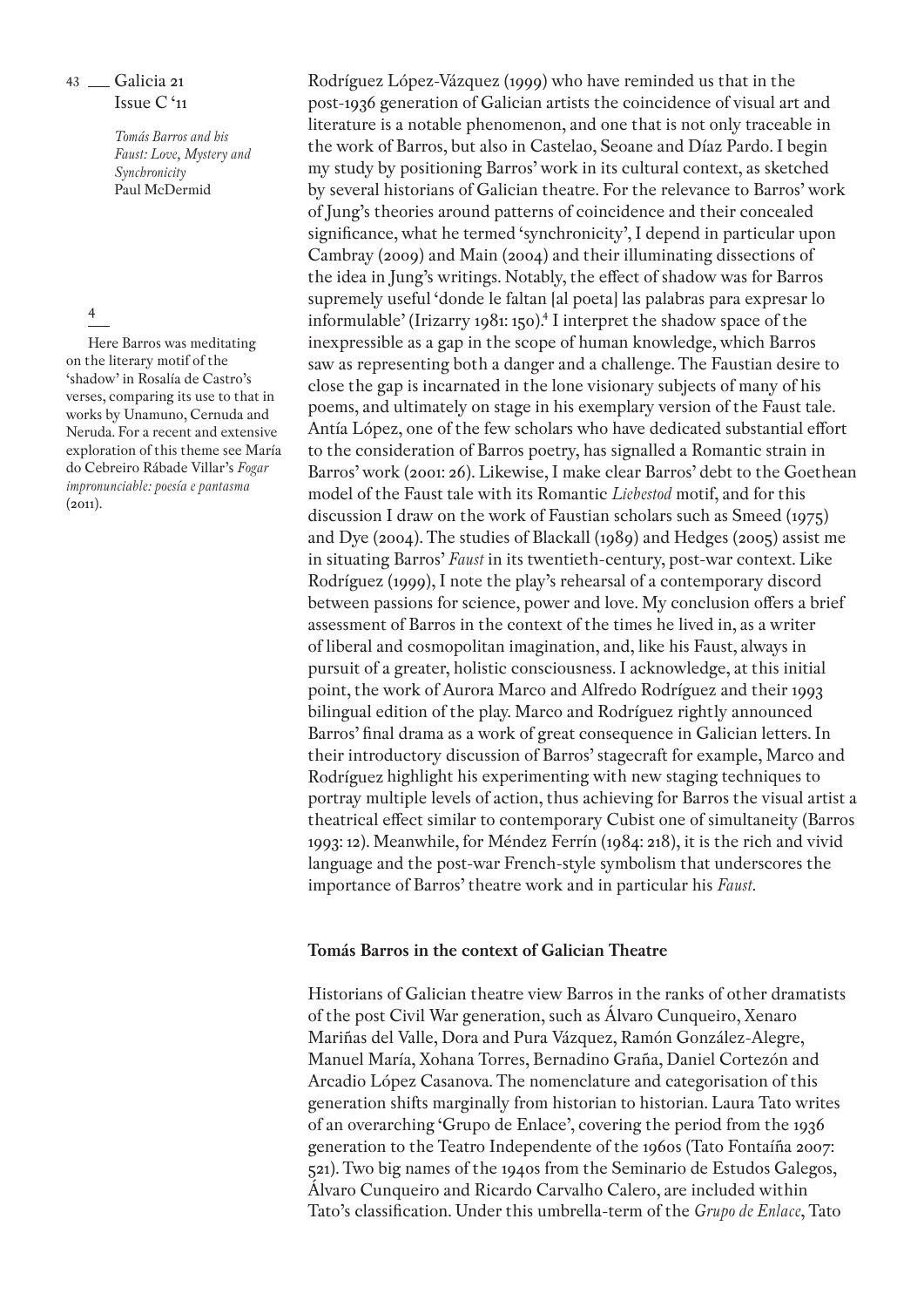> *Tomás Barros and his Faust: Love, Mystery and Synchronicity* Paul McDermid

also brings in several Galician writers based in Buenos Aires, the 'post-war cultural capital' of Galicia (Lourenzo & Pillado Mayor 1982: 10), such as Eduardo Blanco Amor and Isaac Díaz Pardo. For Manuel Vieites (1998), Manuel Lourenzo and Francisco Pillado Mayor (1982), the *xeración de posguerra* are those dramatists in the late 1940s and the 1950s, like Barros, who published their theatre work without much of it being performed. Pedro Riobó (1999) describes the same paucity of staging of the theatre written in the period. Riobó classifies more or less the same group of dramatists as 'Promoción de Grial', owing to their publishing in the *Grial* review during the 1950s and 1960s.

In whatever way the dramatists of post-war Galicia are denominated, the particular political and socio-economic conditions of the early years of the Franco dictatorship inevitably impacted their cultural landscape. The economic austerity of the 1940s in Galicia was matched by a cultural one. As Méndez Ferrín describes, in a wasteland climate of derivative popular culture, from endless *coplas* on the radio to football installed as a 'national passion', the authors who pursued a serious literary career were few but all the more significant (Méndez Ferrín 1984: 214). Of course, economic and cultural restrictions were part of the political reality of the early Francoist period; the cultural suppression was politically driven, such as the Spanish state's cinema and literary censorship as well as the assault on Galicianlanguage culture with forced Castilianization (Méndez Ferrín 1984: 216). The post-war fascist regime and Spanish state's international isolation had many consequences for young writers and intellectuals including the dearth of new publications and imports from abroad. An ideological stranglehold prevented access to the fermenting new political notions of post World War Europe (federalism, Christian democracy) and the doctrines of the pre-war period (Galician nationalism, liberalism, Marxism) (Méndez Ferrín 1984: 215).

For Tomás Barros and his fellow dramatists, poets and artists of the post-war period there was a lack of formative experience in Galician culture. As as effect of the regime's repression of the language many writers including Barros tended towards writing and publishing in Castilian (Méndez Ferrín 1984: 216). Yet they did publish, and in some cases in Galician. Barros in particular released his first volume of poetry, *Gárgolas*, in 1950 and founded the poetry review *Arturuxo* in 1952 with Luz Pozo Garza (Irizarry 1981: 145). In spite of the prevailing cultural conditions, *Arturuxo* published a great number of the poets and dramatists of the time, starting with Cunqueiro and Díaz Pardo, and pursued a *galeguista* policy (López 2001: 21). The tone of Barros' writings in the 1950s, and that of others of his generation like Dieste and Seoane (Rodríguez 1999: 36), is marked by existential preocupations over the human condition (Riobó 1999: 56; López 2001: 29; Tato 2007: 519). Many cultural historians of post-war Galicia highlight the correspondence between the existentialism evident in 1950s Galician writing and that found in Castilian and European works of the previous decade. What starts out in Barros' (and many of his generation's) writings as an existentialist concern for the struggle of the solitary man, is repositioned in the 1960s, following the same European and Spanish shift in focus that occured in the fifties, towards a social consciousness of humanity's plight (López 2001: 29-32). In the context of the cultural climate of 1950s Galicia, it is perhaps not surprising that Barros should be drawn to the existentialist hue of the Faust figure: the solitary man daring to reach for unlimited knowledge and freedom.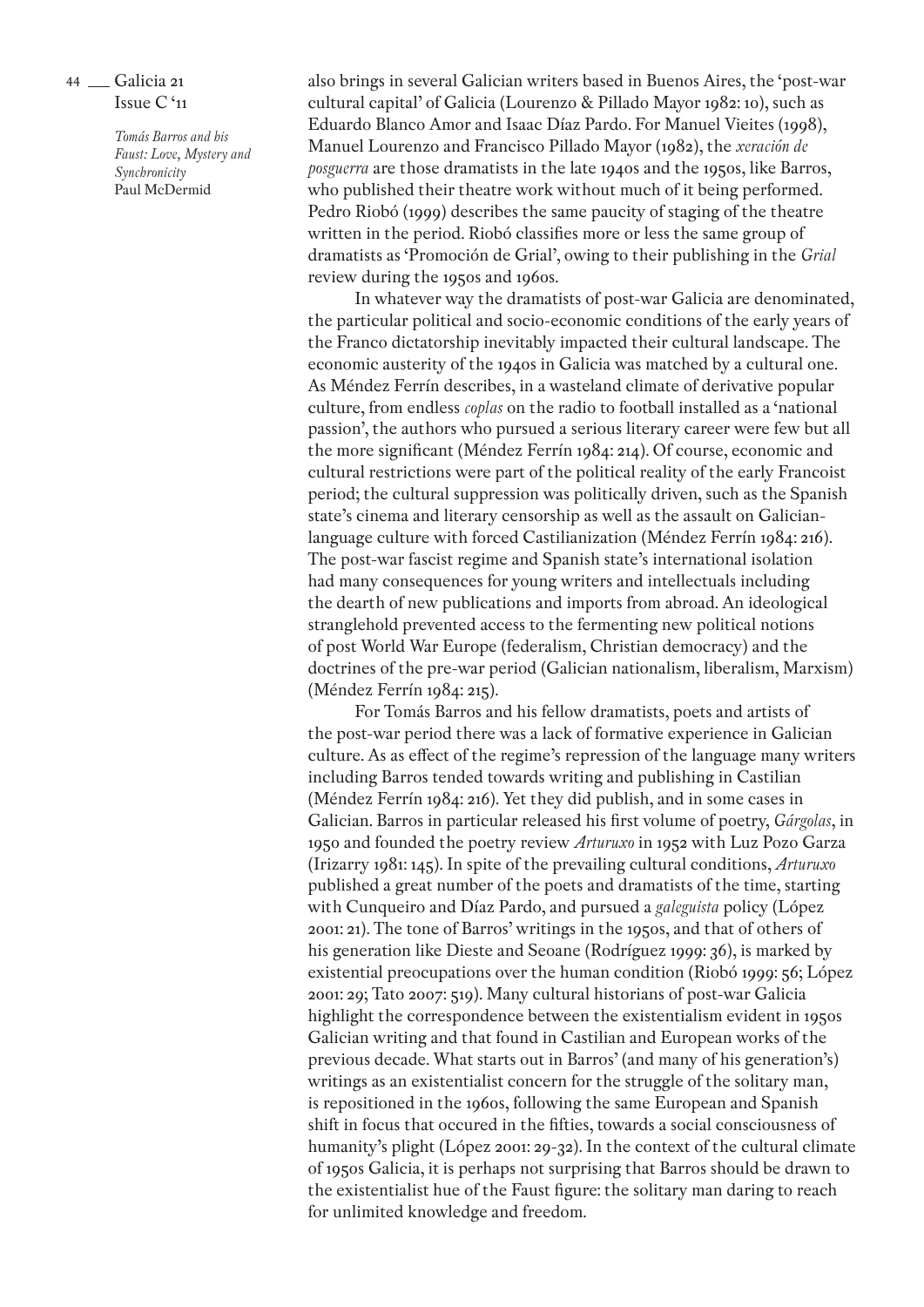> *Tomás Barros and his Faust: Love, Mystery and Synchronicity* Paul McDermid

# 5

As Cambray glosses, Jung first uses the term synchronicity in a series of published seminars from the late 1920s. In 1951, he delivered the short essay *On Synchronicity* as a lecture at the Eranos conference, Ascona, Switzerland. The following year, as part of the volume *The Interpretation of Nature and the Psyche,* Jung published the monograph 'Synchronicity: An Acausal Connecting Principle', from which the essay had been drawn.

Barros first worked on his *Faust* in the 1950s drafting but later shelving this three-act drama in Castilian. However, the scenario of the extant *Fausto, Margarida e Aqueloutro* presents a philosophical and ethical case not for personal freedom, but a moral and political one for acting for the common good in the face of inhumanity, the threat of war and mass destruction. It was Barros' stated intention to bear witness in his writings to '[a] natureza ambígua do home, dunha banda feito a semellanza de Deus, e doutra levado das forzas demoníacas que o ateazan e que se amostran nos terríbeles desastres das guerras' (Barros 1976: 40). Proceeding from a long line of archetypes that Barros treated in his visual and literary works, from Diogenes and Prometheus to the Quijote, the Faust tale offers itself as more than the pinnacle of existential angst: it is the enactment of the struggle between humanity's better angels and our darkest selves.

# **Synchronicity: The Invisible Trace**

In 1987, a year after Barros' death, the painter's cousin, fellow writer and artist Isaac Díaz Pardo (co-instigator with Luís Seoane of the Grupo Sargadelos), gave an introductory speech at the inauguration of an exhibition celebrating Barros' art in the Museo Galego de Arte Contemporánea *Carlos Maside* in Sada (A Coruña). In this speech Díaz Pardo highlighted an unusual book written by his cousin, published posthumously, with the title *El rastro invisible* (1990). Drawing both on his reading of this book and reflecting on what he knew about his cousin's deepest anxieties, Díaz Pardo sheds some light on why the figure of Faust connects organically with Barros' disquiet over the 'invisible trace':

'O diálogo entre Artaud e o autor tenta descubrir e facer visible ise rastro – invisible – que ven dende o máis fondo e mouro das nosas entranas de seres conscentes. Este era o gran secreto que Tomás quería gardar, temendo que as cousas nos poideran ir ainda pior si se descobría deica onda chegaba o noso coñecemento, e de novo se establecese unha segunda condena neste 'segundo paraíso' por saber tanto' (1987: 12).

Isaac goes on to describe how an essential uneasiness – a disquieting effect produced by the sensation of an obscure, indeterminate presence close by – haunted Barros and found repeated expression in his paintings and writings (Díaz Pardo 1987: 11-12). With these words Díaz Pardo had put his finger on a phenomenon which ought to shape our understanding of Barros' works. This invisible trace was the unexplained convergence of apparently innocent things, i.e. recurrent sounds, colours, the accidental arrangement of disgarded objects, postures and movements. In two related texts from the early 1950s, C. G. Jung formulated a theory that allows us to make sense of Barros' perception of an 'invisible trace'. Drawing on sources as diverse as the *I Ching* and medieval alchemy, Jung speculated on a fundamental interconnectedness in the fabric of existence, owing to an original pre-conscious, pre-creation state of harmony in the universe, and manifesting in the parapsychic phenomenon he called 'synchronicity'. This notion encapsulated 'meaningful coincidence, acausal connection, and numinosity' (Cambray 2009: 12).<sup>5</sup> For Jung the phenomenon represented a positive means to understanding where the psyche fits into the origins of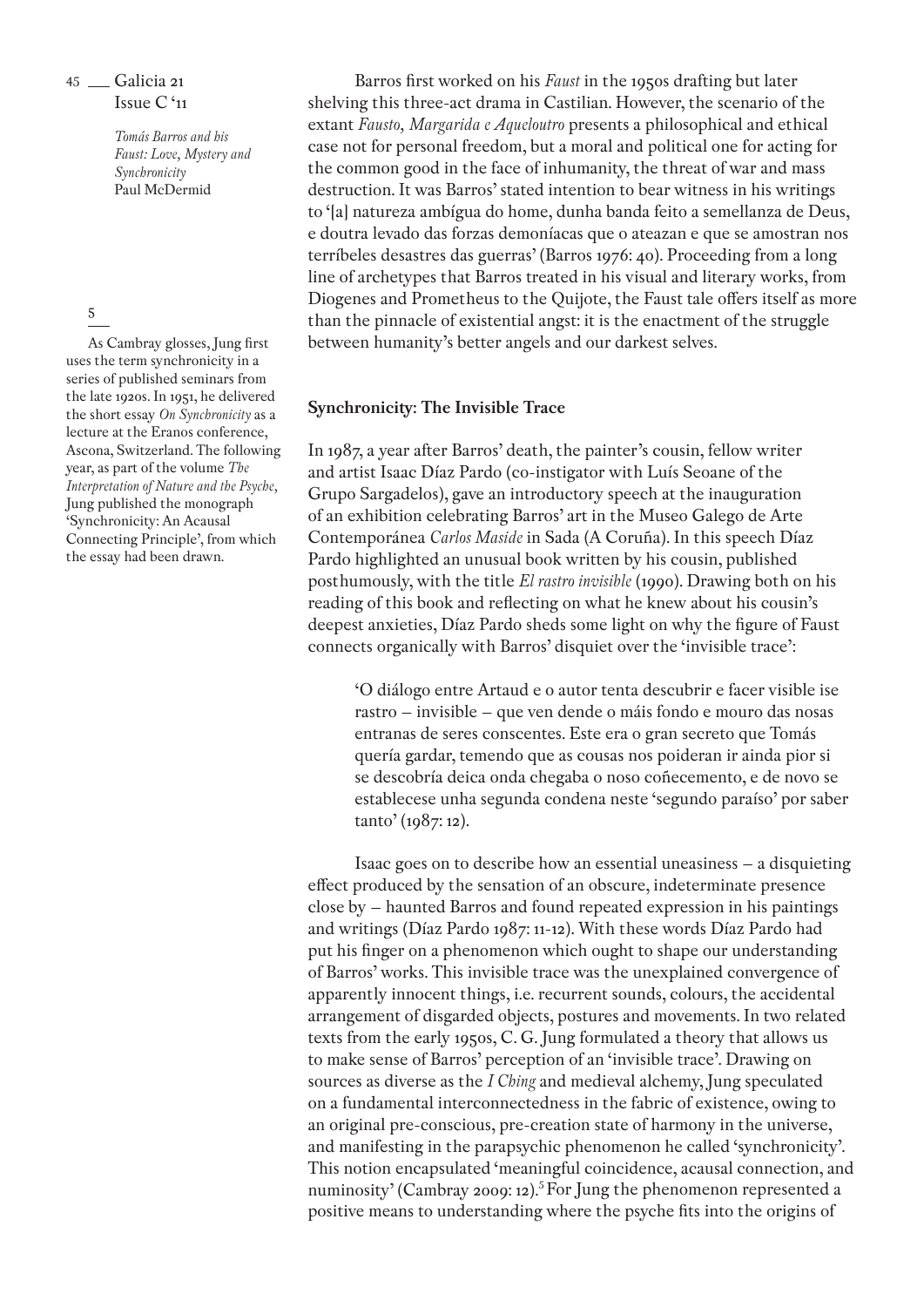> *Tomás Barros and his Faust: Love, Mystery and Synchronicity* Paul McDermid

#### 6

In fact, Irizarry sees the same piercing stare in the eyes of Barros' painting 'Diógenes', seeking 'a good man' as in his self-portraits (1990: 238).

the universe (Cambray 2009: 20). However, for Barros, the synchronicity of the invisible trace was not necessarily a benign, immanent force; in fact he saw the phenomenon as possibly impinging in an active way on life's free course, to point of undermining our human existence.

So potent did he view the invisible trace that, in many of his intellectual and artistic endeavours, Barros attempted not only to portray but to interpret and engage with the synchronous patterns of coincidence and convergence in our world. This ambition he shared with Artaud, the protagonist of his *El rastro invisible*, '[quien] anhela descubrir lo subyacente, el sentido recóndito detrás de los signos exteriores – especialmente los que se repiten – pero teme que encierre fuerzas malévolas' (Irizarry 1991: 100). Barros' Artaud, in fact, alludes specifically to the Jungian theory of synchronicity (Irizarry 1991: 99). In 1973, Barros brought together a series of interventions, published in *La Voz de Galicia* and other newspapers, into astronomical debates over the geography and geology of the surfaces on celestial bodies in a short volume titled *Sobre el origen de la corteza en los astros y la orografía luna.* This booklet bears witness to Barros' dedicated and painstaking (if self-taught) study of a Jungian synchronicity in the patterns and coincidental formations detectable in worlds beyond our own. Like the earliest Classical philosophers through the scientific thinking of the Renaissance to present day astronomy, in his own esoteric and personal way Barros takes the pursuit of knowledge of our physical world into the realm of heaven above seeking to push the limits of human dominion over nature, looking to know that which has always been considered, in Western thought at least, reserved to the divine. In the light of such heavenly pursuits and astronomical interests, it is perhaps understandable that we should find among Barros' artistic and literary subjects a series of archetypal or allegorical figures who test the limits of worldy knowledge and invade the purview of divine power.

# **An Archetypal Lone Visionary**

For Alfredo Rodríguez, Barros' artistic concerns, while varied, are always directed 'pola búsqueda "dioxénica" do Home' (1999: 35). Indeed, among the artist's most striking and memorable canvasses, we find the ascetic philospher Diogenes casting the light of his probing lamp into the souls of humankind in search of the individual who gives truthful account of him/ herself.<sup>6</sup> In the poem 'La lucha de Jacob y el ángel', we have a characteristic example of the existential trials of the solitary man resisting obscure and threatening forces: 'Lo invisible, como un sueño, llega./ Le rodea, le alcanza./ Es como un cerco de fuego,/ como un color que mata' (Barros 1973a: 29). The killer colour, striking like a cloaked assassin, evokes those synchronous, rhythmical shadows which ripple through Barros' paintings.

The mythical figure of Prometheus is also a favourite reference point, appearing in his paintings and repeatedly in the verse collection *A imagen y semejanza* (1973a). The image of the Titan chained to the rock in punishment for sharing divine knowledge with humanity, and literally illuminating the darkness of human existence, chasing away shadows, is of obvious potential to Barros as he seeks to tease out the contours of and make tangible what is presently invisible. In his poem 'Prometeo encadenado' we are reminded that '[...] siempre brillará la antorcha/ de Prometeo/ en medio de la tiniebla. [...]/ maldito entre cielo y tierra,/ no siendo un mortal ni un dios,/ no siendo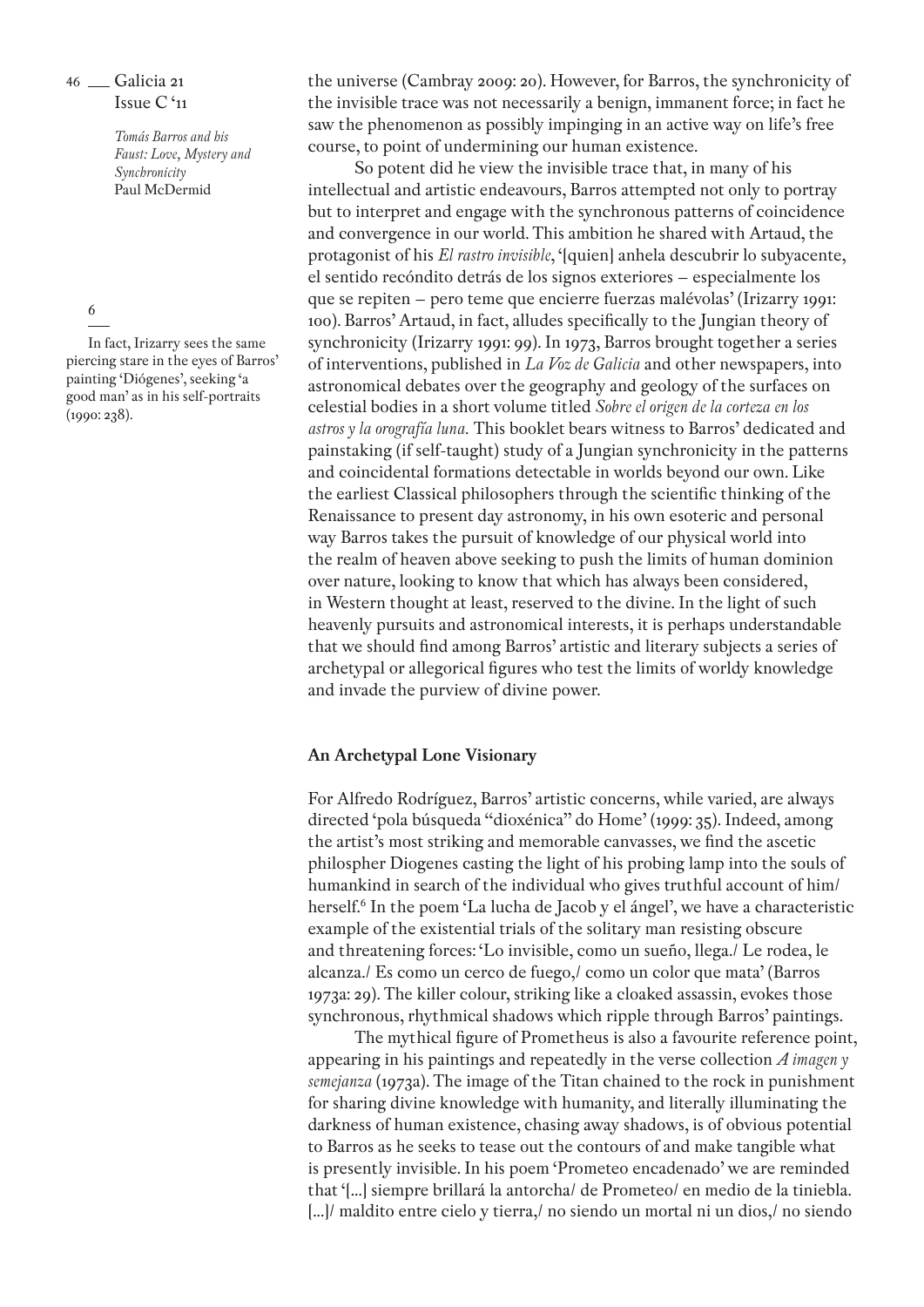> *Tomás Barros and his Faust: Love, Mystery and Synchronicity* Paul McDermid

ángel ni bestia' (Barros 1973a: 94). This poem is immediately followed by another on the subject of Icarus ('Ícaro'), surely a classical anticipation of Faustian ambition. From the allegorical figures of Icarus, and Prometheus and '[el] dios oculto que le habita' (Barros 1973a: 28), it is not a great leap to the more modern myth of Faust and his demonic 'servant' Mephistopheles. Barros takes the apocryphal legend of the sixteenth-century alchemist, who makes a pact with a trickster demon in order to access unlimited knowledge – i.e. power over nature –, and reworks it into a twentiethcentury scenario of moral dilemma when faced with humanity's capacity for destruction and subservience to dark political authority. The figure of Faust represents an important development from that of Prometheus. While powerful and proud, Prometheus is chained to a rock and passively endures his fate. Faust is, in contrast, active and proactive in his quest to acquire knowledge greater than current human scope (Wutrich 1995: 144). Crucially for the later Romantic versions, Faust is neither god nor Titan but simply a man who challenges the limits of earthly power. In the political and cultural environment in which Barros was writing, the figure of Faust was of understandable attraction. The inevitable sense of impotence experienced by those who did not politically adhere to the Franco regime must have suggested Faust's bid for power by any means as somewhat legitimate. Faust's one-man quest to master the world through the acquisition of unlimited knowledge appears all the more desirable faced with the censorship and intellectual vacuum of the early dictatorship. As Inez Hedges has observed of the Cold War versions of the Faust tale: 'Faust has served as a rallying point for the politics of those who are out of power' (Hedges 2005: 8). Barros, with an internationalist vision of human good and evil, stages his Faust not close to home but in the Cold War climate of the 1970s Soviet Union.

#### **Barros' version of Faust among other Fausts**

In *Fausto, Margarida e Aqueloutro*, Tomás Barros' modernized Faust is a nuclear physicist in the late-seventies Soviet state. A brilliant but ageing scientist ('un sabio humanista', Barros 1993: 50), *doutor* Fausto has dedicated his life to the study of splitting the atom. He finds himself tested ethically and spiritually by the machinations of a fiendish government overseer named Óscar Tingueley (posessor of 'unha mentalidade diabólica', Barros 1993: 126), who diverts the lonely and rather stuffy professor from the correct moral path in his work on the State's nuclear programme. Óscar stops Fausto from presiding over a meeting of the governing scientific body, which could, critically, block the State's advances in destructive nuclear capability. The Mephistophelian Óscar's tactic is to offer the physicist a last-chance love affair with his beautiful but naive young secretary Margarida – referred to as 'ista fermosura de muller' (Barros 1993: 50). Ultimately, while Fausto fails in his ethical duty to halt progress towards nuclear destruction, the scientist comes to the personal realisation that the field of human knowledge is incomplete without love.

The Faust legend has, of course, inspired many authors in different genres over the past centuries, with the versions of Marlowe and Goethe having perhaps the most impact in determining the moral direction of the story. Marlowe's take on Faust follows the early chapbook portrayal of the hubris of crossing the frontier of human science into the orbit of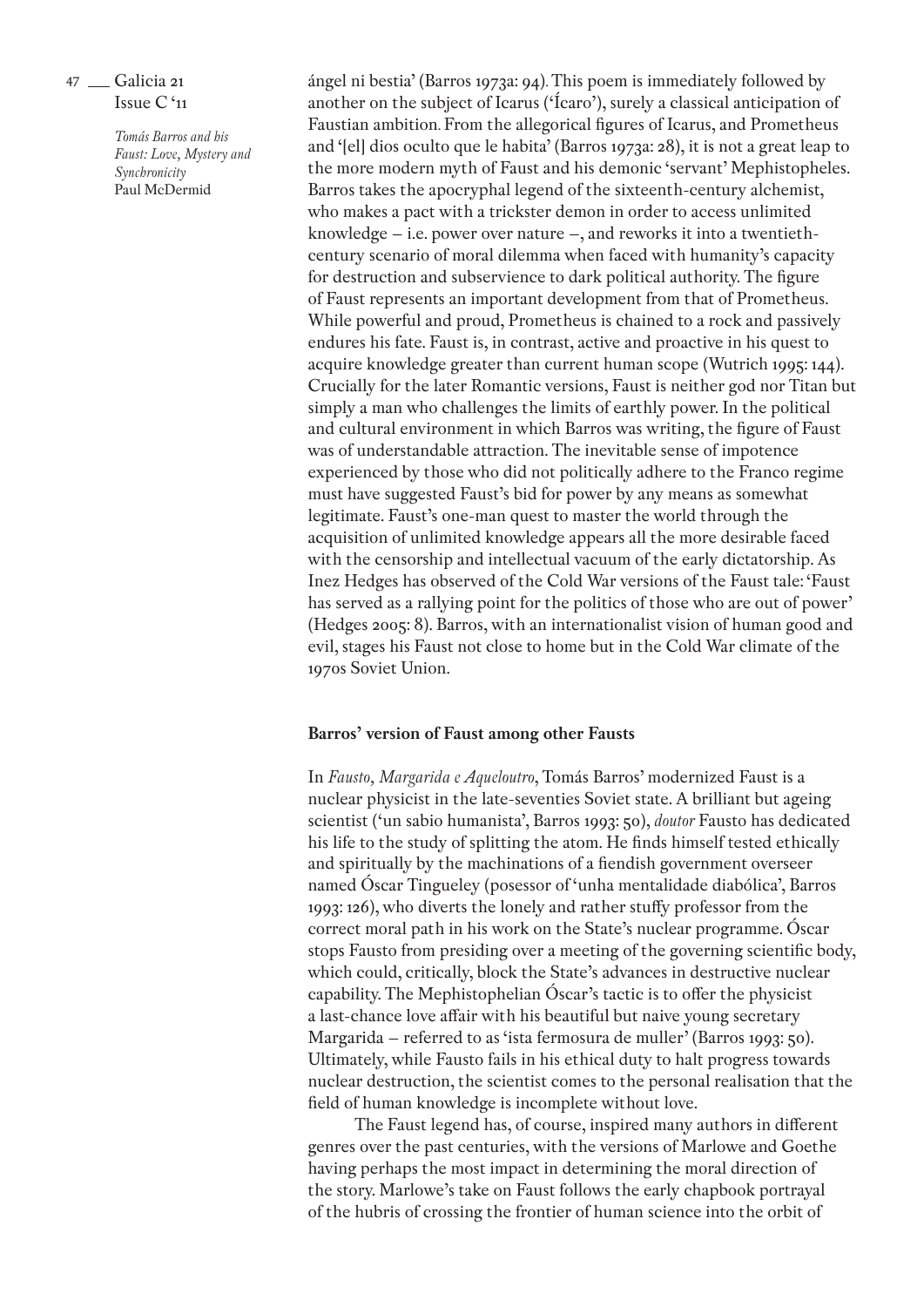> *Tomás Barros and his Faust: Love, Mystery and Synchronicity* Paul McDermid

godly power; Faust is damned without mercy at the end of Marlowe's drama serving as a warning to all not to exceed the scope of human ability. Then in Goethe's epic, verse rendition of the Faust tale there is a critical and substantial evolution from the original narrative. Faust is no longer diverted from his pursuit of greater knowledge lusting after the demon's reincarnation of Helen of Troy, but instead the love Faust comes to know with Gretchen becomes key to an eventual redemption. Barros' drama fits into a twentieth-century paradigm of the Faust legend, which while building on the Goethean model of love and expiation, also faces up to the impact the reach of modern human knowledge has on a story dealing with divine punishment for the occult practice of unworldly arts. It seems reasonable, as Faustian scholars have pointed out, that the story should have lost its steam in the twentieth century given that the technological advances permitted by science have rendered rather mundane many of Mephistopheles' magic tricks. John Smeed reminds us that 'many metaphysical problems have become physical ones and […] few people now find it possible to make a distinction between lawful and unlawful curiosity' (Smeed 1975: 223). Consequently, 'Faust has rather had the stuffing knocked out of him'. And yet, Faust can still be of immediate relevance to a modern audience: '[A] *Faust* must be 'contemporary' to be valuable […b] ut even perennial problems – or precisely perennial problems – need to be reviewed and restated as man's knowledge increases and his environment changes' (Smeed 1975: 199) This is what Barros undertakes in his *Fausto*. Barros poses the practical and moral problems faced when contemporary science equips humanity with an absolute power over nature, the power to annihilate completely:

fausto.- [...] a arela máis fonda do home é a de acadar o Poder sobor da Natureza... Tomou por modelo o mesmo sol pra crear istas bombas arrepiantes...

óscar.- Pra istes sabios no hai tesouros comparábeles aos das súas fórmulas... ¡Hoxendía o Poder está vencellado a istas enrevesgadas investigaciós!' (Barros 1993: 52).

In order to present the Faust narrative as more relevant to these times, many authors modify the story to make the struggle with the devil an internal one. Twentieth-century concerns with the inner-life of the psyche render Mephistopheles as a voice in the head casting doubt and pushing unfulfilled desires to the surface. Eric Blackall notes that 'in [the] twentieth-century Fausts, […] the "pact" amounts to a succumbing to one side of oneself, maybe that which is normally suppressed or subservient but now allowed to take over' (Blackall 1989: 200). In Barros' drama, the devil stimulates a long forgotten or suppressed desire for love in the scientist's heart. But while Fausto's dilemma may be one he wrestles with internally, for the benefit of the staging, Barros has his Mephistopheles take an externalised human form in his interactions with Fausto.

### **Love and Death**

Barros' *Fausto, Margarida e Aqueloutro* follows the Goethean foregrounding of love as the critical element in both Fausto's dereliction of moral duty to his fellow scientists and also the premise for his ultimate salvation. But why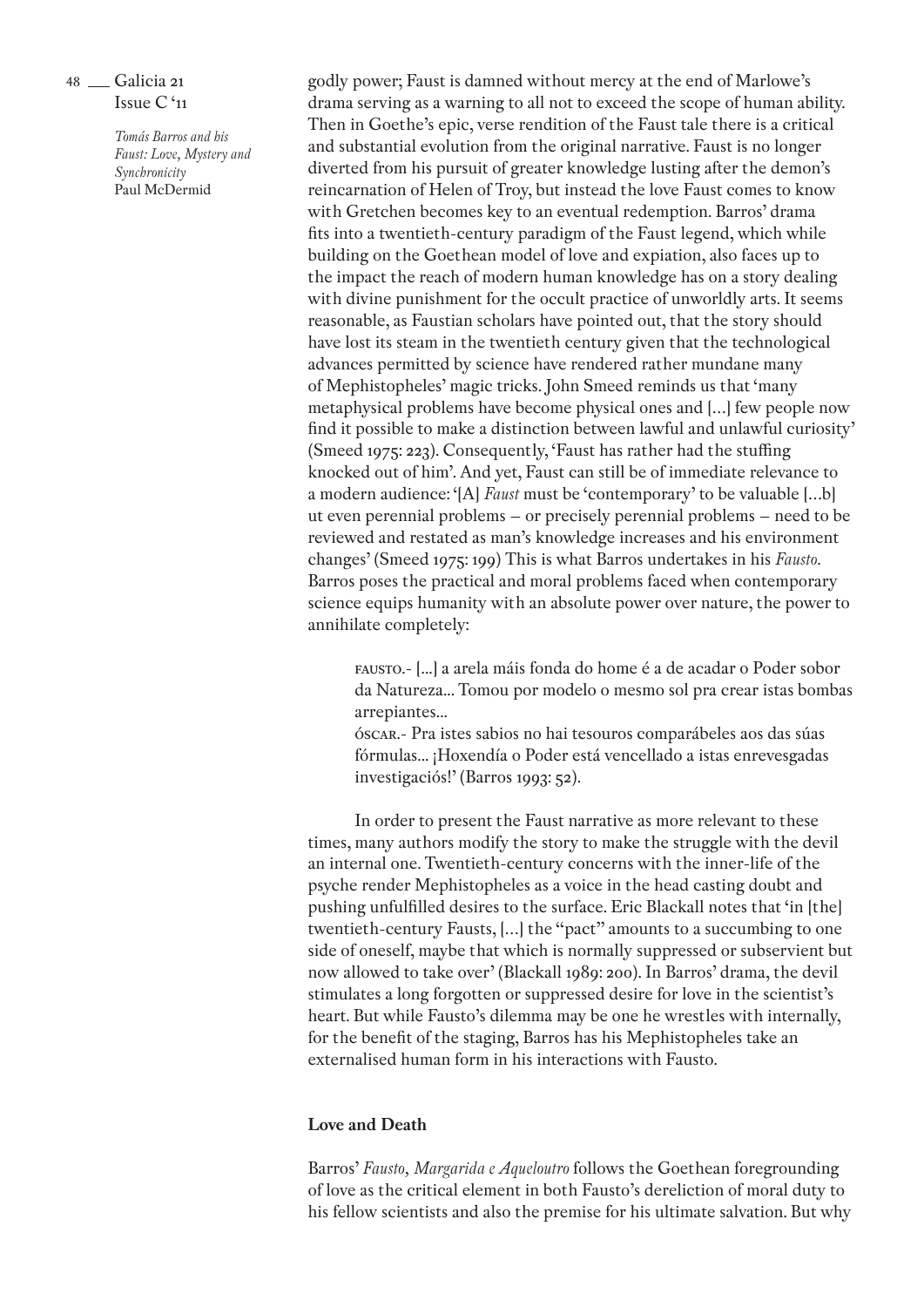> *Tomás Barros and his Faust: Love, Mystery and Synchronicity* Paul McDermid

should love be the devil's tool to divert Fausto from his duty as an ethically responsible scientist? Goethe certainly understood why. In the Romantic convention of *Liebestod* – brass tacks for Goethe – both love and death, being the extremities of existence, represent the teleological ends of human toil: 'Love creates life, death destroys it. To love is to live – to experience an extreme of vitality at the farthest remove from the oblivion which is death. On the other hand, to love is to surrender one's selfhood to another. Lovers live *and die* on love. Only when in love is the individual truly him or herself, yet when in love he or she is no longer a self at all, but part of a higher unity' (Dye 2004: 16). Love and death obliterate the Renaissance notion, revered and yet resisted by the Romantics, of the discrete Self, counterdefined against the Other, or the Cartesian split of body from soul. For the Romantics 'the *Liebestod* symbolizes victory over division of every kind', a longed-for reconciliation of all difference (Dye 2004: 29). The ideal was to combine love with death in the supreme love act of self-sacrifice. What is useful to the devil is that love (and death, of course) result in a cessation of all of life's processes, our struggles to grow and know. As Ellis Dye relates, 'what love and the death principle ultimately aspire to is neither survival nor self-perpetuation but rest and permanence, a timeless movement' (2004: 31). In union with another, the self is abrogated and abolished. Thus Mephistopheles has a clear aim:

'[he] knows that the moment Faust stops he will have lost his soul. But a stop is not a negation of the Creator; it is a negation of life. Mephistopheles does not directly oppose God, but his principal creation, Life. In place of movement and Life he tries to impose rest, immobility, death' (Eliade 1965: 79).

In the terms of the *Liebestod* topos, love offers the same annihilation of the self, the same life negation, as death. And it is the immanent force of passion which Óscar mobilises against Fausto. Again Dye provides, in the context of the Gothean version, a helpful explanation of the impact of love on life's necessary forward momentum:

'the root desire informing the love-death topos is *the desire to escape the ravages of time*, as is indicated by the time metaphors in Faust's wager. Being *is* time, and time is constitutive of being, while both love and death imply stasis, an endless, but eternally unavailable spatial presence' (Dye 2004: 39; my emphasis).

Love serves the devil's purpose to deflect Fausto away from his ethical responsibility since it causes Fausto to lose consciousness of time just when the moment arrives for him to act decisively against the evil designs of the State. However, while Barros's devilish Óscar is successful in his aim to mislead Fausto with love's charms, what he and every Mephistopheles since Goethe's has failed to take into account is the redemptive element of self-sacrificing love.

# **Barros' Goethean Devil**

It would seem a glib and easy error to relegate the Faustian devil to the popular, Christianized conception of a personification of evil – the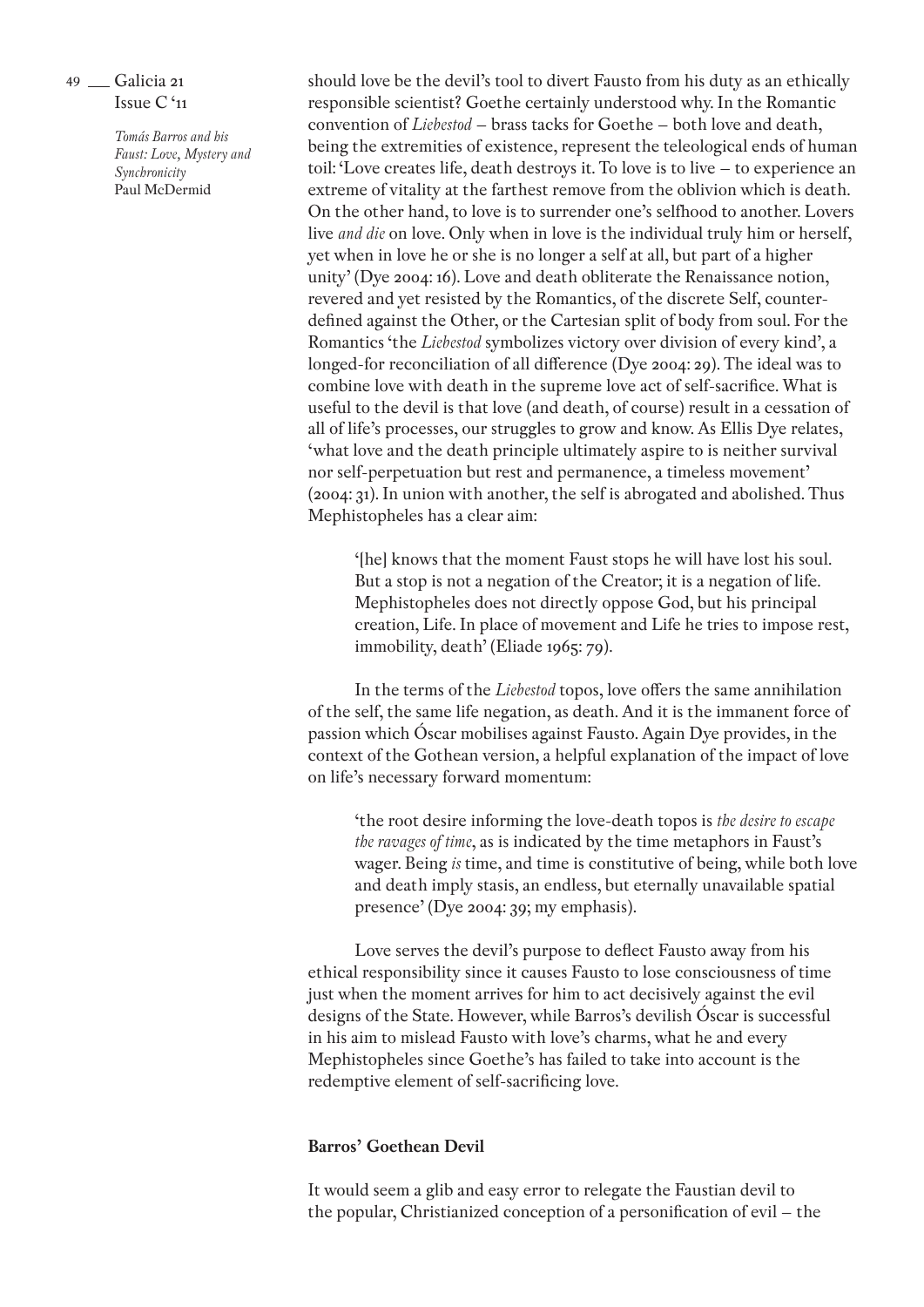> *Tomás Barros and his Faust: Love, Mystery and Synchronicity* Paul McDermid

# 7

Mircea Eliade observes that 'Mephistopheles does not directly oppose God, but his principal creation, Life' (Eliade 1965: 79)

# 8

Óscar's warning to Fausto invokes the biblical apology for misogyny: 'Non esquezas que primeiro foi Eva quen mordeu a mazá...' (Barros 1993: 78).

9

Hedges reminds us of 'Goethe's insight into the contradictory function of evil in history' (2005: 91). She also underscores an observation made by Bulgakov's Mephistopheles, Woland, in his *The Master and Margarita.* There is no light without shadow; it is the obverse of all life (2005: 169).

'best-known symbol of radical evil' (Burton Russell 1986: 17). Certainly, this was not Goethe's conception. Instead, in the initial scene of Part One of his Faust, Goethe summons to the stage the *Erdgeist* or Earth Spirit who holds domain over the Earth (as a cast down Lucifer would) and the natural or material world acting in counterpoint to God in heaven. Mephistopheles, the trickster demon who enables Faust's desires, functions as an extension or manifestation of the principal demon. The precise nature of the relationship between Goethe's Earth Spirit and his familiar, Mephistopheles, is not made explicit, though it is hierarchical. Indeed, Mephistopheles is deliberately multifarious and ambiguous in nature distinguishing him from the Christian devil (Burton Russell 1986: 158). With the Earth Spirit holding sway over all forces in the natural world – all the power of growth and decay – the devil cannot simply be a destroyer of life, rather, as Smeed notes (1975: 43), the faculty of destruction is devolved to Mephistopheles whose cruelty represents but *one facet* of the Goethean devil.7 Like that of Goethe, the demon who attends the Fausto of Barros is a necessary force in the world – death and destruction are elements of nature, integral components of the Earth Spirit's realm. This more comprehensible view of the devil, as a balancing force, rather than some underworld monster, goes some way to explaining the ambivalent quality of the demon's interventions in Faust's destiny.

Again following the Goethean model, in Barros' play, the devil's hostile intentions are made clear as Óscar/Mephistopheles works to distract, dissuade and deflect *doutor* Fausto from his life's course. Óscar and his servants, the administrative assistants, Ignacio and Milochka, conspire to have Fausto fall for Margarida, and then they encourage Fausto in his suspicions over Margarida's fidelity. Meanwhile Óscar personally arranges for Fausto to be waylaid and sidetracked into an evening's entertainment in a nightclub – for the task Óscar obliges three ladies of the oldest profession, incarnations of the three Fates, to act as Circes to Fausto's Ulysses – causing Fausto to miss the following day's critical meeting of the Scientific Council. Like Goethe's Mephistopheles, Óscar 'is the adversary of all faith and optimism' (Smeed 1975: 45), for, indeed, the devil successfully distracts Fausto from his duties into the inertia of physical indulgence. But as much as Óscar shapes events against to work against Fausto, he also insists on the nonpartisan nature of his interventions in Fausto's life, regularly protesting his neutrality: '¡[...] eu somentes deixei facer ao azaro [*sic*]!' (Barros 1993: 128). In the first scene of the second act, where Fausto in effect signs his own particular pact with this Mephistopheles, Óscar warns Fausto of the risks involved in allowing himself to love Margarida; yet Óscar does this in spite of needing Fausto to fall for Margarida in order to realize his own plans to destroy Fausto.8 Amongst the esoteric works in Barros' personal library – maintained immaculately by his widow Sara Cao – is to be found the classic 1965 Mircea Eliade study, *Mefistófeles y el andrógino* (*Mephistopheles and the Androgyne*). In one chapter, heavily annotated in the margins in Barros' own hand, Eliade summarises the posture of the devil in the Faust story: 'aunque Mefistófeles se opone al flujo de la vida por todos los medios, al propio tiempo la estimula. Lucha con el bien, pero acaba favoreciendo el bien.' (Eliade 1969: 100). Barros introduces this contradictory nature of the devil into his drama, and Óscar himself emphasizes his oscillation: 'Eu son un especialista en situaciós dilemáticas... I é que a vida é un atricamento...' (Barros 1993: 52). Life's puzzles, its inconsistencies, are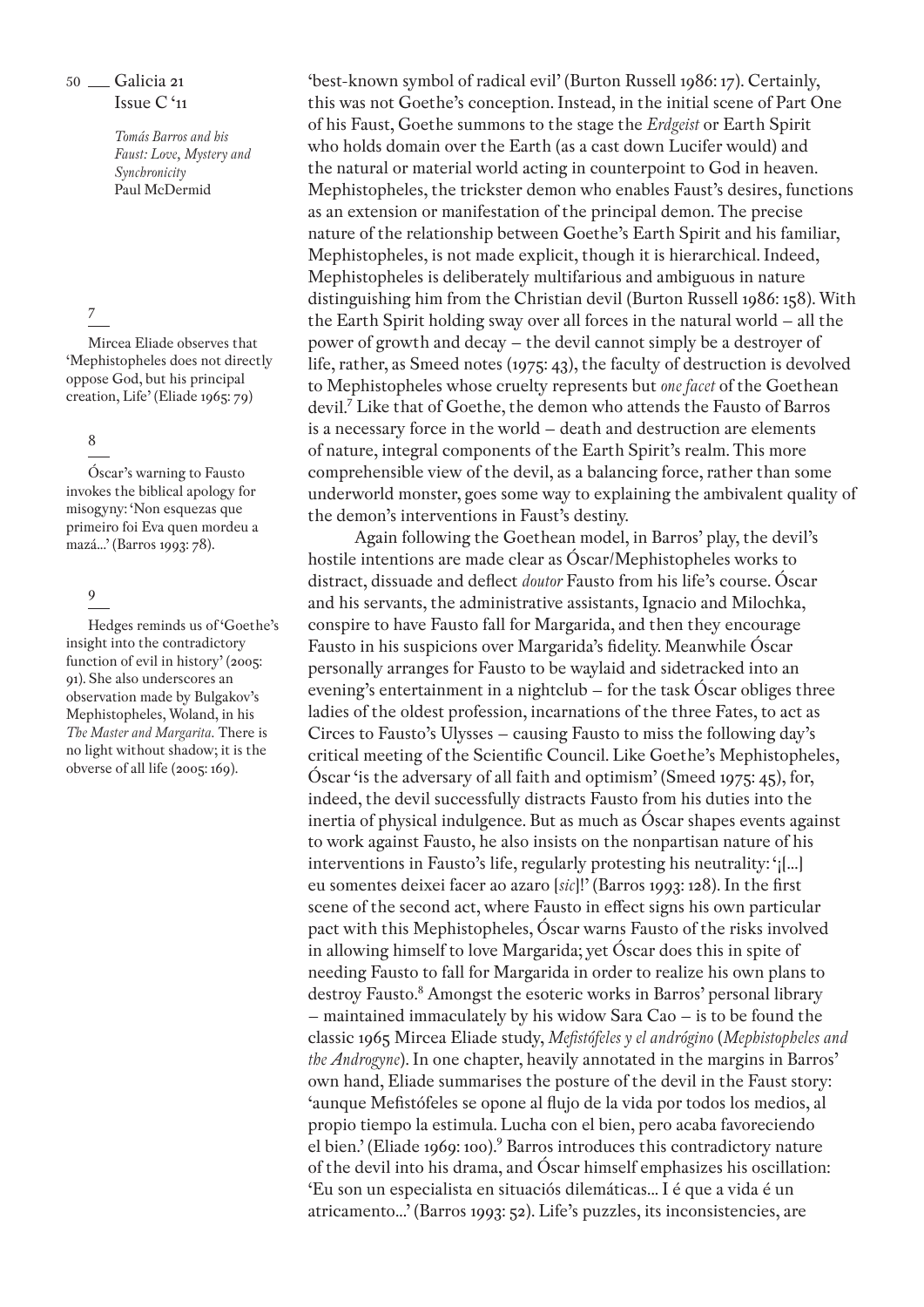> *Tomás Barros and his Faust: Love, Mystery and Synchronicity* Paul McDermid

#### 10

As Milochka says: 'Semellamos trasnos que saen do seu abeiro cando tudos vanse...' (Barros 1993:40).

#### 11

The whimsical chatter of the duendes suggests their interventions are neither for good nor evil but rather for the sake of frolicsome play itself. The duendes decide their part to play as arbitrarily as fate does, as if on a coin toss: 'Don Perlimplín, ¿te hacemos un mal o un bien?' (García Lorca 1990a: 265).

reflected in the intrinsic mutability of the Faustian devil. What Fausto calls 'unha mentalidade diabólica' is Óscar's ability to thrive on paradox or what Barros' Mephistopheles calls 'as razós da sinrazón' (Barros 1993: 126). Barros carefully made note of the paradox in his reading of Eliade, underscoring the Romanian professor's observations of God's 'sympathy' for the devil in Goethe's *Faust*.

### **The Devil's Servants**

To meet the devil's ends, the mediations of Ignacio and Milochka in Fausto's affairs are both decisive and yet inconspicuous. Their function and presence in the play is worth some further attention. In Barros' *Fausto*, Ignacio and Milochka are clearly subordinates to Óscar Tingueley (whom they refer to as 'o noso señor', Barros 1993: 44) in an infernal hierarchy, but while they carry out Óscar's bidding, they do so with an impish cheekiness ('*fan reverencias retranqueiras*', Barros 1993: 44). At heart, Ignacio and Milochka are theatrical tricksters, moving like stagehands, working behind the scenes, they occupy the liminal space between this world and the Otherworld like *duendes*. 10 As a secondary manifestation of the devil, this pair of *duende*-like figures seems to fit well with 'Goethe's view of a Devil who wills the bad, yet conduces to the good' (Smeed 1975: 35). Barros' sprites are office assistants who, far from engaging in administrative activities, devote themselves to their 'tricks', i.e. their small acts of interference in Fausto's affairs and enjoying each other's company with their playful frolics. Their behaviour, though mischievous and pert ('*sempre xogando*', '*sempre retranqueiro*', Barros 1993: 42, 44), is not motivated by the same satanic intent as Óscar's but rather an irreverent and whimsical design. Barros' cooption of these magical beings into his Faust play has a couple of illuminating parallels with García Lorca's use of the *duende*-figure in his theatre. Firstly, García Lorca's employment of *duendes* in his one-act *Amor de don Perlimplín con Belisa en su jardín* owes its legitimacy to his play's heritage: the phenomenon of the eighteenthcentury strip cartoon known as the *aleluya,* in which *duendes* were common characters. Similarly, the original versions of the Faust tale are those found in sixteenth-century chapbooks, which frequently relied on magical or supernatural elements to thrill readers. Much as García Lorca pays homage to the *aleluyas* of past centuries, Barros and his assimilation of *duende*-figures into his interpretation of Faust acknowledges the story's forebears in the historical chapbooks. In García Lorca's short drama, the *duendes* are an ageing bachelor's otherworldly housemates who appear from the margins and watch over Perlimplín, occasionally intervening in the course of events in Perlimplín's life, sometimes for the better, sometimes for the worse, but always in appropriate fashion and never out of simple malice.<sup>11</sup> These two Pucks play mischievous 'tricks' on the bookish old man, but equally they interpose themselves at the vital moment to protect the cuckolded Perlimplín from exposure. The *duendes* in Barros' play also suggest the impact of unseen, liminal forces on the course of existence. Bound to the physicist's fate, as supporting players to the protagonist, Barros' *duendes*, Ignacio and Milochka, make a final and critical intervention in the last moments of the drama. Fausto in the final scene is in abject despair; he has failed to attend the crucial meeting of the Scientific Council he was to chair. He has also, while fuelled by jealousy, quarrelled fatally with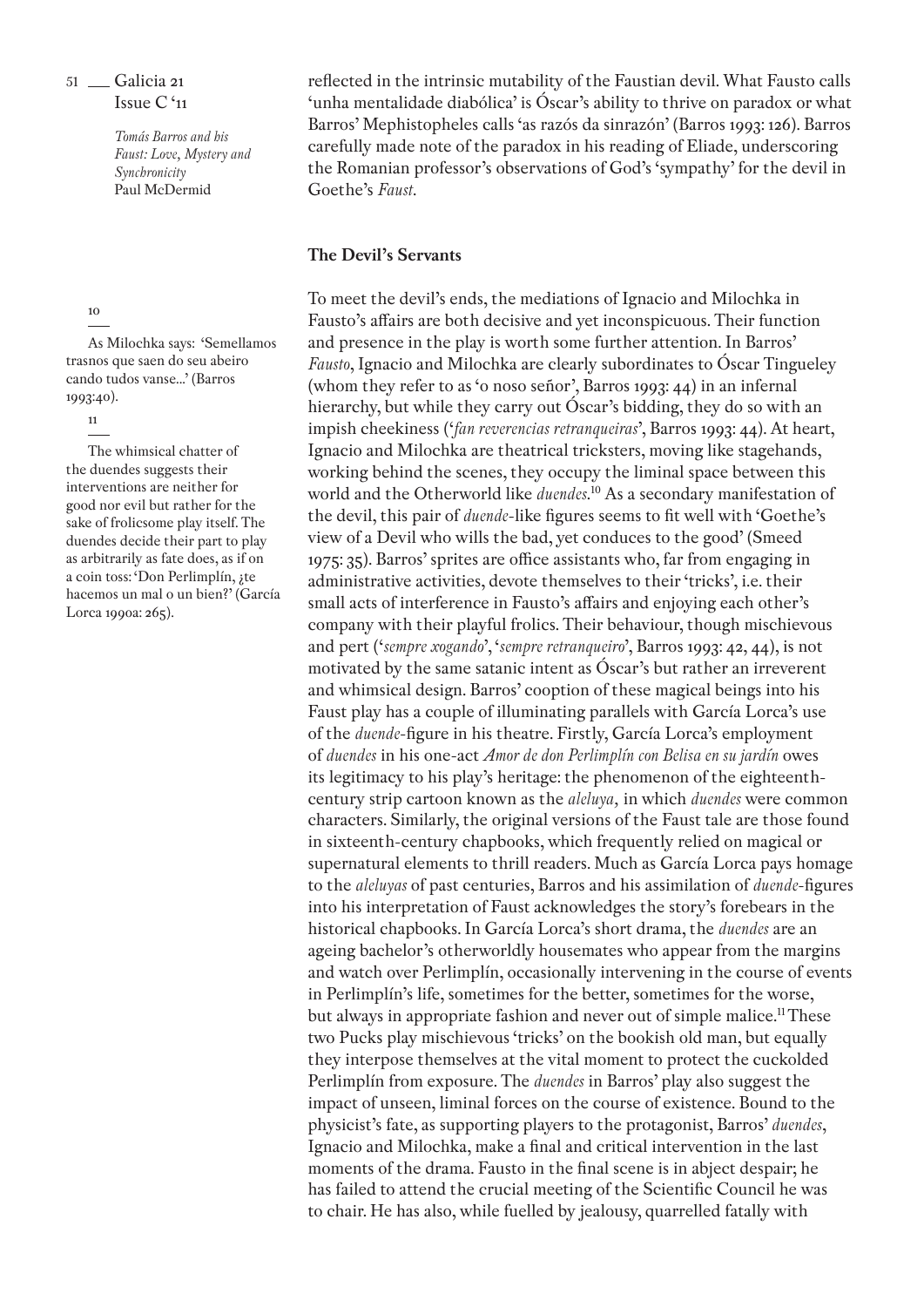> *Tomás Barros and his Faust: Love, Mystery and Synchronicity* Paul McDermid

#### 12

'Faust is not saved from sin, in the Christian sense, but from the antiphonal errors of sensuality and arid intellectualism.' (Burton Russell 1986: 167).

# 13

As Inez Hedges observes, it is the striving that saves Faust (2005: 72).

### 14

Irizarry describes a series of mysterious, omniscient characters which populate Barros' other dramas, in particular the Tres pezas de teatro – *O veo de Maya, Cos ollos do morto and A Raíña e o seu Bufón* –, published as a single volume in 1981. These figures are sometimes visible and sometimes invisible to the other characters, prompting Irizarry to qualify them as examples of a Galician magical realism (Irizarry 1990: 220).

#### 15

 Milochka refers to Fausto as 'o Mestre' (Barros 1993: 70).

Margarida, prompting her in all desperation to take her own life. Just as Fausto is about to plunge a knife into his chest and join Margarida (in the only liberty he can now know), the *duendes* appear, stepping out from their liminal space, to stay the blow. Thus for Fausto, like many Fausts before him (since Goethe's), there is salvation but no heaven.<sup>12</sup> As the curtain falls on Barros' drama, *doutor* Fausto remains suspended in time his arms outstretched, like a Christ-figure (Marco 1993: 53), his life sentence of exile a sacrifice of expiation to his beloved Margarida. Through the *duendes'* intervention, Fausto does not physically die, unlike the Faust of Goethe, but there is a redemption also in his living and continuing to strive; his life is saved and, this time like the Goethean Faust, so is his soul.<sup>13</sup> The figures of Ignacio and Milochka are expressions of the belief shared by Barros and García Lorca that 'human life is circumscribed by mystery' (García Lorca 1990b: 4), that there are forces just beyond sensory perception. The *duendes* are exemplary manifestations of what generally remains concealed or unnoticed, the shadow lines or invisible trace of mystery that shapes our existence in unknowable ways.

# **The Mystery of Love and Love's Transcendency**

From his deviant vantage point, the devil is able to see that to which Fausto is blind.14 The great physicist may have penetrated many apparent mysteries of the natural world with his 'calculations' and experiments, but he is oblivious to 'outras forzas imponderábeles agachadas na mesma mente do home', forces which, as his mocking demon reveals to him, 'rixen os destiños coma a gravedade ós astros' (Barros 1993: 128). Of the Mephistophelian paradoxes Óscar presents to the scientist, one in particular thrusts to the neglected heart of the cerebral Fausto: '¿Quen, ao cabo da súa loita, non se alcontra soio?' (Barros 1993: 128) is the bitter question he poses. Goethe's introduction of love into the story of Faust is now foregrounded in Barros' drama. Óscar tells Fausto that 'o home se mide pola soedade que é capaz de aturar...' (Barros 1993: 128). Óscar knows what he is doing. As is the case in Goethe's and other versions of the story, Fausto 'is driven into the arms of the devil by loneliness' (Dye 2004: 226). The immense solitude of this post-Enlightenment man toiling to expand human knowledge endlessly will only find peace in the embrace of Eros or Thanatos. Here we might recall the case of the writer, the Master, in Mikhail Bulgakov's *The Master and Margarita* (1967), a famous twentiethcentury Faust, which in its satire of the corruption and repression of the Stalinist state would have resonanted distinctly in Francoist Galicia. What Love (his love for Margarida) represents for Barros' Fausto is a release from life's struggles, and is also the peace Bulgakov's Master himself finally attains in death with his Margarita.15 The lonely *Doutor* Fausto is teased with the possibility of knowing the 'peace' (of the Master) thanks to the artifices of Óscar's auxiliaries, the *duende*-figures Ignacio and Milochka, who interpolate into the tape recording of Fausto's research notes a text fragment titled 'A Chave'. Fausto's attention is arrested by these words: '[...] A súa beleza imperecedeira, incomprensibre. Cando ti non poidas decir namais dela, somentes entón a verás. Pois *o coñecemento que se adequire dela é diviño silenzo*' (Barros 1993:66; my emphasis). This text is an extract from the dialogues called the *Poemandres* attributed to a second-century Alexandrian Greek sage who wrote a series of Neo-Platonist meditations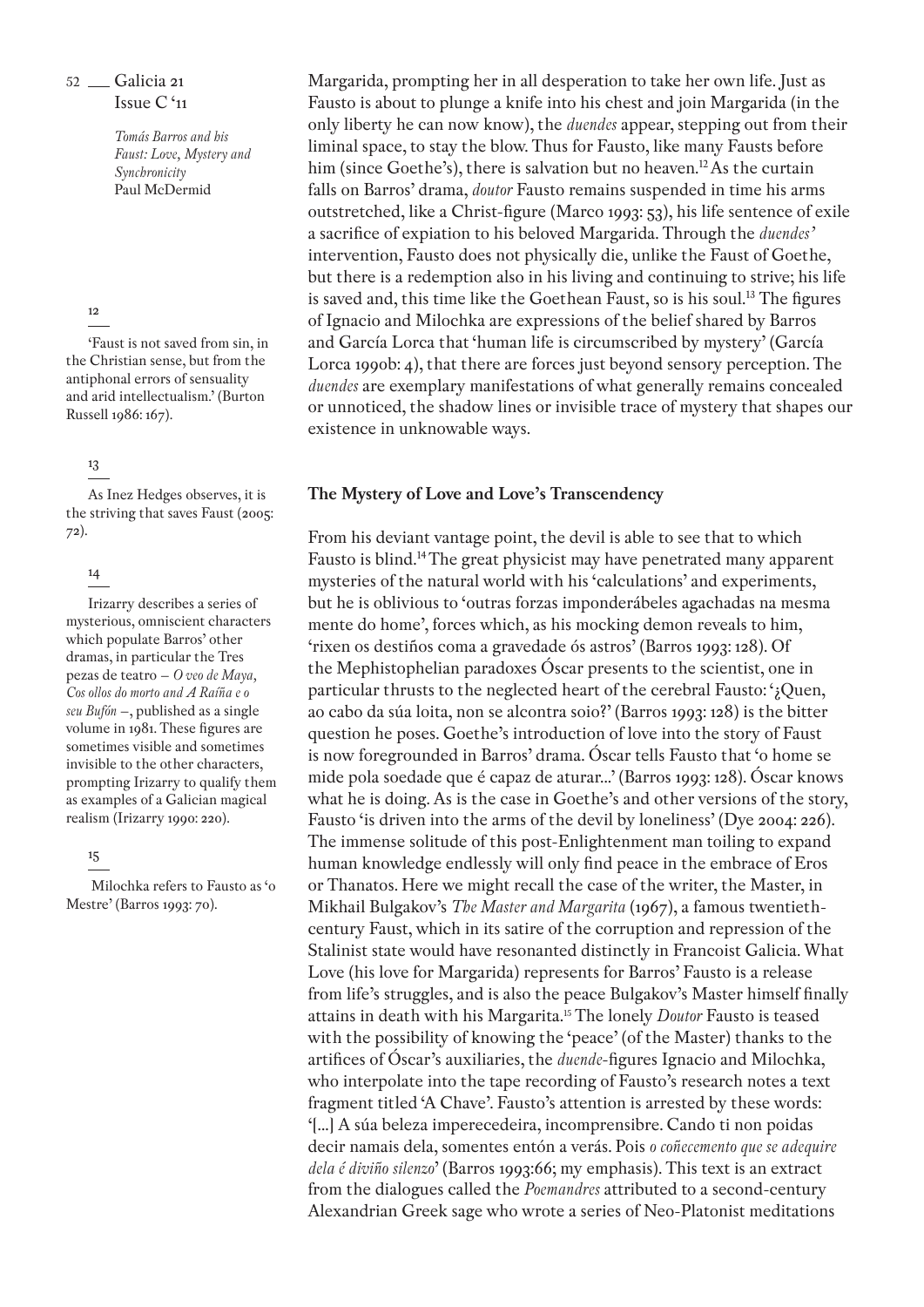> *Tomás Barros and his Faust: Love, Mystery and Synchronicity* Paul McDermid

#### 16

As John David Chambers glosses in the preface to his 1882 translation.

#### 17

Roderick Main here cites Jung's Mysterium Coniunctionis: *An Inquiry into the Separation and Synthesis of Psychic Opposites in Alchemy,* in Jung, C. G., 1963. Collected Works, vol. 14, London: Routledge & Keegan Paul, par. 662.

### 18

 Irizarry finds both in Barros and in Rafael Dieste 'esa conciencia ontológica gallega que enseña la reverencia por el misterio' (Irizarry 1991: 100).

under the pseudonym Hermes – using that name, the Greek assumed the mantle of the alchemist and mystic of Egyptian antiquity, Hermes Trismegistus. The Hermes of the *Poemandres* argued a proto-Christian conception of the divine as a unitary being who is 'the perfection of the sum of the Good, the Beautiful, the Holy, and the True' (Hermes 1882: xix).16 The dialogue segment, which Ignacio and Milochka have inserted into his notes, describing the power of the 'Beauty of The Good', opens Fausto's eyes to Margarida's uncommon beauty and her uncorrupted innocence. Fausto suddenly apprehends the possibility of 'peace' offered by allowing Margarida to love him. Through her love he might experience 'diviño silenzo', i.e. surpass all physical knowledge and return to or reach the divine state of 'unified consciousness'. This divine silence is the 'peace' which, in Bulgakov, the Master's meta-fictional Pilate yearns for: a reunion with the divine. The Master longs to know again the peace he experienced only in the company of the ragged Christ. Barros' Margarida offers Fausto the sense of peace that Bulgakov's Master desired; her love and companionship is Fausto's 'key' to knowing. But this state of 'diviño silenzo', a sense of oneness and harmony, is also the notion of an underlying unity as expounded in Jung's theory: '"[the synchronistic principle] suggests that there is an interconnection or unity of causally unrelated events, and thus postulates a unitary aspect of being which can very well be described as the *unus mundus*"' (Main 2004: 169).<sup>17</sup>

A certain sense of oneness with the universe that love might offer surfaces in Barros' Fausto. The physicist is something of a stargazer, likely reflecting the author's personal fascination with celestial bodies as displayed in his astronomical essays. When Fausto and Margarida meet alone for the first time away from Fausto's office, he expresses his love for his young secretary in quasi-astrological terms: 'MARGARIDA.-¿E que simboliza o sol e maila lúa?/ fausto.- A materia e mailo esprito inseparábeles... Un en percura do outro...' (Barros 1993: 90). The oppositional duality of matter and spirit coming together in a harmonious union with each still mysteriously preserved in the act of fusion, is known as *coincidentia oppositorum*. This concept has been a supreme philosophical concern in a discursive line which Barros would have traced in his studies from Plato to Hermes, through the medieval alchemists (like Faust) to the Romantic Goethe, and Jung's *mysterium coniunctionis.* In the writings of Eliade, Barros found perhaps a prime example of the phenomenon – the dual nature of the man-god Christ: '[L]as expresiones *coincidentia oppositorum*, *complexio oppositorum*, integración de los opuestos, *mysterium coniunctionis*, etc., son *frecuentemente utilizadas por Jung para designar la totalidad del yo y el misterio de la doble naturaleza de Cristo*' (Eliade 1969: 102; Barros' emphasis in his copy). Eliade also highlights Goethe's and the Romantics' conceptualization of the cosmos as the 'All-One' (Eliade 1969: 100). The mystery of two opposing forces, one necessary for the other's existence, the *coincidentia oppositorum*, was a central preoccupation of Barros*.* 18 For his Fausto, the young Margarida is mystery personified, perhaps a greater mystery than any he has tried to understand as a physicist: '¡En ti ollei ise mesmo ceo escintilante de estrelas! ¡O mesmo insondabre misterio, a mesma grandiosa beleza!' (Barros 1993: 92). The stars, as Fausto muses, reflect the greatness of every philosopher and scientist who has attempted to broaden the field of human knowledge by penetrating the deepest mysteries of the universe. What's more, this contemporary scientist-Faust may have surpassed in capacity the original alchemist-Faust of the chapbook tale and of Marlowe's play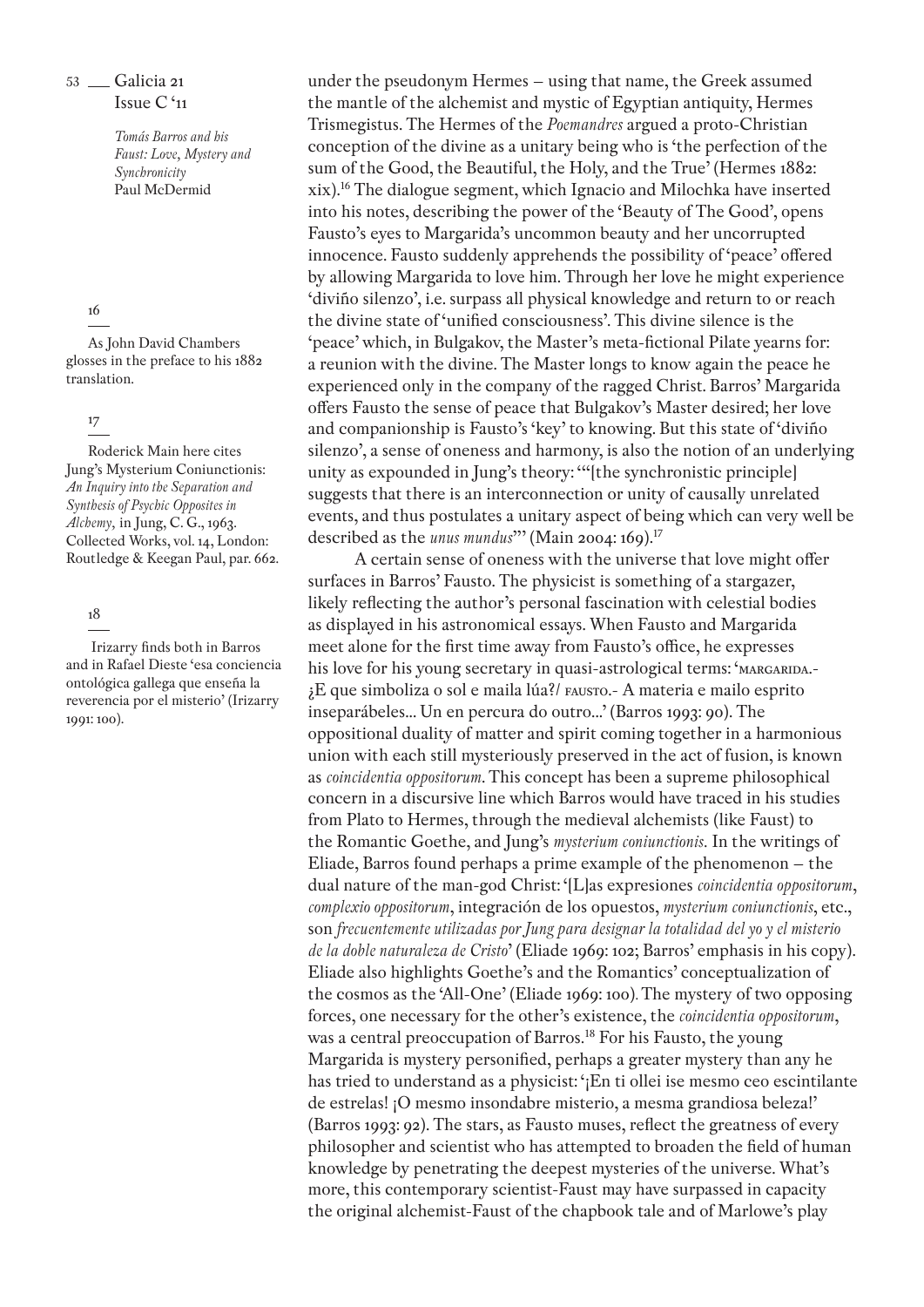> *Tomás Barros and his Faust: Love, Mystery and Synchronicity* Paul McDermid

but he comprehends that with greater knowledge does not necessarily come greatness of spirit: '[...] o alquimista creía na transmutazón parella da materia e do esprito... Nós xa podemos transmuta-los elementos, mais non logramos mellorar ao home...' (Barros 1993: 62).

What remains for Fausto to comprehend is something quite unknowable in the personal solitude and aloof isolation in which an ascetic dedication to his work has left him. Rather than a transmutation of elements, the apotheosis of knowledge can only be realised with complete incorporation of one element into the other. Goethean scholar Ellis Dye makes this very observation: 'As a separate entity, one can never *know* in the fullest sense' (Dye 2004: 229). Indeed, true knowledge requires the mysterious fusion of distinct entities as represented by the *coincidentia oppositorum*: '[t]o know fully, the self must disintegrate and blend with the non-self, there perhaps to find itself again' (Dye 2004: 236). For Fausto this will mean surrendering himself to the love of Margarida. Transcending the physical world through love, the research scientist will finally come to know what has been unknowable to him, a harmony or sense of balance in all creation.

In a central scene, notable for its sense of magic, Fausto engages in a dialogue with the image of his younger self appearing in a mirror on the wall of the physicist's apartment. The confrontation between the dual Faustos cuts to the mystery at the heart of the Faust story: the younger Fausto is satisfied with material pleasure and worldy beauty while the older man seeks the unattainable (Marco 1993: 51). The magical apparition in the mirror prompts Fausto to ruminate: 'é que túa [*sic*] imaxen espellada ten un misterio' (Barros 1993: 82). In Barros' poems, mirrors, alongside doors and labyrinths, denote mystery (Irizarry 1981: 147). Like Fausto before his mirror, we might imagine Tomás Barros the painter before the canvass of one of his self-portraits perceiving in the dark tones of the background the palpitation of mystery. There in the outlines the painter seems able to detect the invisible trace which orchestrates against us unseen, otherworldly forces, bringing forth spirits to meddle in our affairs like the devil or his more benevolent minions, the *duendes*. The mystery in these 'invisible traces' is inherent to the notion of *coincidentia oppositorum*, or *mysterium coniunctionis* as it is also known, the synthesis of opposites. To this we can add the Jungian theory of synchronicity: the suggestion of an underlying motion barely beneath the surface of the natural world which in turn betrays a prior condition, an original state of unified consciousness. The harmonious union of the material and spiritual, bridging the postlapsarian split of the incarnate from the divine was an ideal too of the Romantics, like Goethe, and their veneration of love and death as sites of return to universal consciousness. For Barros' scientist Fausto, transcendent love represents a promise of access to a state of harmony, of 'diviño silenzo'; a state described variously and frequently in the play's denouement as 'o océano da existenza' (Barros 1993: 116), '[a] fulxencia inmensurábel', 'o corpo da concencia esencial' (Barros 1993: 118), '[o] ceo da transmigración', or even 'o plano dos budas perfectos' (Barros 1993: 120). Indeed, in much of Barros' work, as Antía López rightly underscores, we find 'un desexo por acadar a sabedoría e a harmonía que é o equilibrio de todo o creado e que moi ben pode identificarse co amor' (López 2001: 29).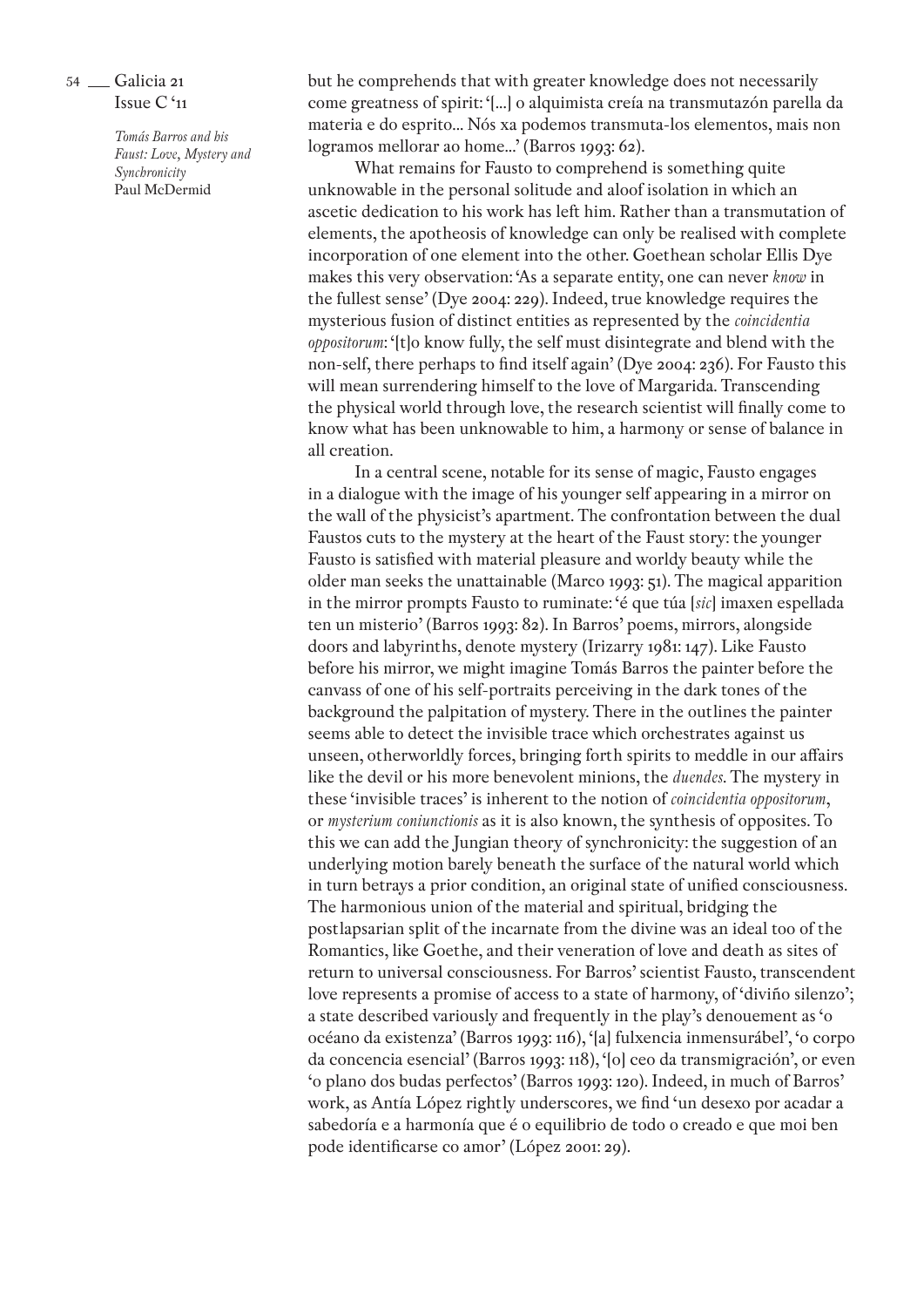*Tomás Barros and his Faust: Love, Mystery and Synchronicity* Paul McDermid

# **Significance of Barros' World-Vision**

Tomás Barros, the artist, poet and playwright, strove to understand and know transcendental truths, pursuing his own particular spiritual journey. This journey eventually led him away from the Christian chasm between body and soul to the universalist, holistic teachings of the Baha'i faith – a belief-system that proposes the essential oneness of the world's religions, glossed by Rodríguez as '[unha] mestura da misticidade oriental e o sentimento tráxico de Occidente' (1999: 40). Love offers Barros and his Fausto a transcendence of the earthly unknowable and a means to break out of 'o círculo do tempo e fundirse co absoluto que identifica con Dios' (López 2001: 30). The dramatist shared with his Fausto the spiritual intuition that it is love that is the key to 'o corpo da concencia esencial', to transcendent understanding. That said, it is important to recall that Barros' ambition for the play is not simply mystical or philosophical – this is certainly not the kind of Faust which simply entertains with magic and mirrors. He chooses to orchestrate his Faust tale of love's redemptive power on the stage of totalitarian oppression and the Cold War threat of destruction. Barros first conceived of and drafted the drama in the 1940s and 50s, during times of political and cultural repression. The final Galician version is imbued with the social consciousness and awakenings of the 1960s and 70s. Indeed, writing in 1976 Barros declared it the poet's duty to bear witness to the times he/she lives in and against '[as] inxusticias e crimes contra a Humanidade' while 'mantendo [...] un compromiso cas outras artes e o preso das disciplinas e ciencias do esprito' (Barros 1976: 40). It should be made clear that Barros' political perspective was a progressive one, critiquing and often railing against the dark forces of oppression in terms of dictatorship, genocide and war, but not one bound by ideology or doctrine (López 2001: 32). In Barros' lyric there is a marked inflection of social consciousness embodied in various mythical or religious figures, individuals who offer up themselves in the liberal pursuit of human betterment – from Diogenes and Prometheus, to Isaac and Jacob, and Christ to the motif of the anonymous lone hero (Irizarry 1981: 148). In his plays, especially those in Galician, Barros repeatedly sketches an Idealist, fighting for social justice, observed by an enigmatic Artist figure (Irizarry 1990: 217). Barros is unlikely to be claimed as a Marxist or a nationalist, or for any ideology. But what is apparent and attested through the subjects he chose to write about, his personal faith and fascination with various mysticisms, and his associations with fellow progressive intellectuals of his generation, is how much Barros would have felt suffocated by the Francoist times he lived. In the words of Antía López, '[o] franquismo condenou para sempre o seu espíritu aberto, tolerante, atraído por todas as culturas, por todos os pensamentos e saberes' (2001: 35).

This present study was prompted by an apparent sense of intent or meaning looming from the lines of dark shadow that frame the subjects of Barros' artworks. As we have seen, the patterns of movement in these shadow lines might best be construed as Jungian synchronicity, the convergence of seemingly random motions into significance. What Barros captured in the shadows of his paintings, he defined in his writings as an ominous 'invisible trace', underlying and manipulating life's directions. In his poetry and plays, Barros deployed a range of lone visionary figures whose varied pursuit of human advancement reflected Barros' desire to know and understand the forces at work in life's shadows. But it was in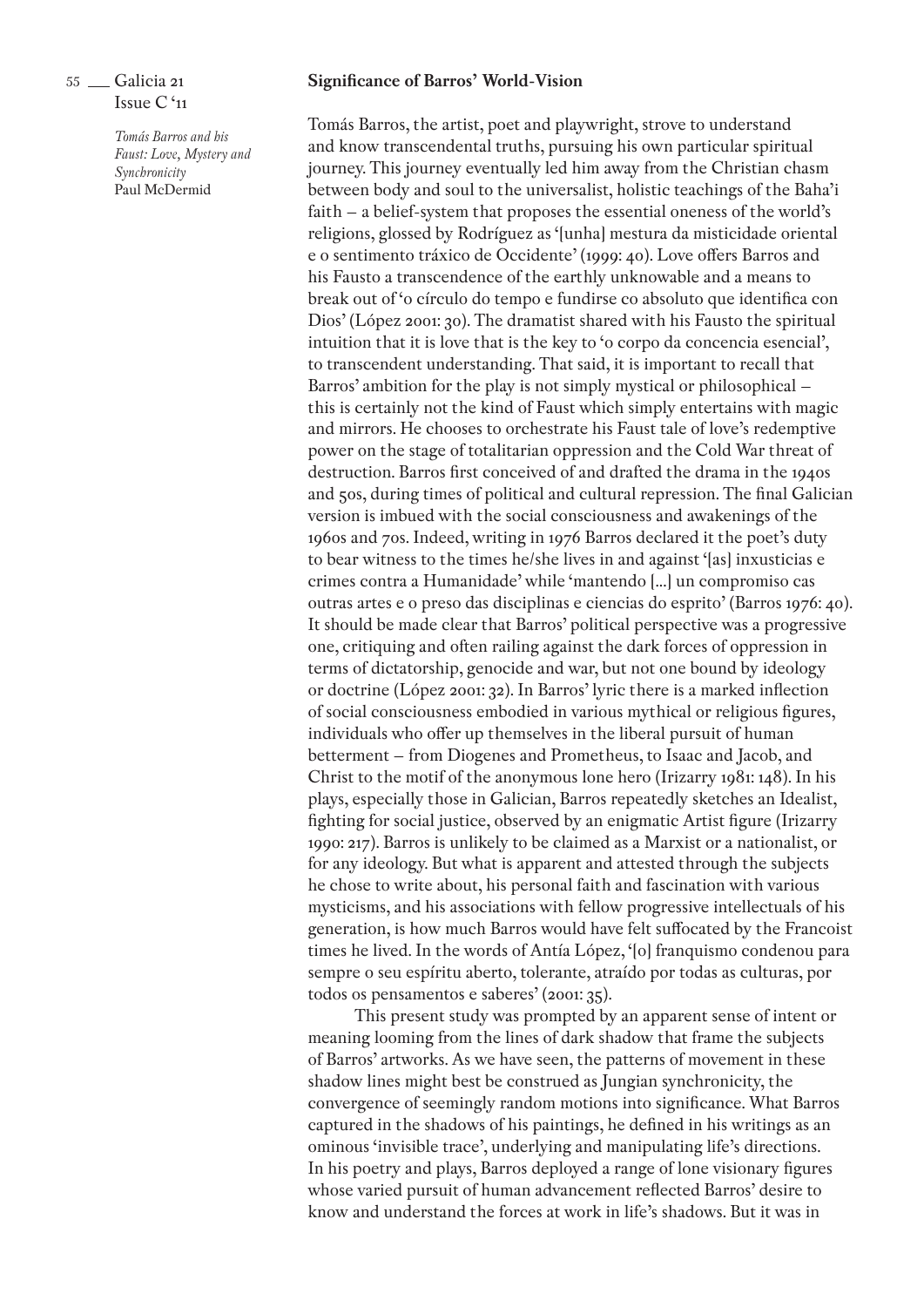> *Tomás Barros and his Faust: Love, Mystery and Synchronicity* Paul McDermid

the characters of Faust, and the devil who tests him, that Barros best materializes the consequences when the seeker of extra-human knowledge looks into the shadows for answers. What emerges from Barros' version of the Faust tale is that the devil in the shadows is not so much a threatening, malevolent force, but rather a vital counter impulse which generates as much good as bad. A cardinal example of this effect are the minor demons, or *duendes*, who function as supreme agents of Jungian synchronicity, maneuvering forces to expose unexpected new directions for Faust. The *duendes* awaken their Faust to love, the element Goethe introduced to the Faust narrative. Similar in contour to the Romantic motif of sublime love accessed through death, Barros' Faust story views Love as a transcendent state reached through obliteration of the self. Surrendering to love will lead Barros' Fausto to 'diviño silenzo', the mysterious union of opposing elements representing the oneness of the universe. In these terms the author, Barros, shares in common with his fictional Fausto, the ideal of a progressive and all-embracing sense of inquiry into both worldly and mystical knowledge.

Manuel Vieites has written of the need for the present generation of Galician dramatists to reclaim and re-evaluate the work of those postwar writers who tried to fill the dramatic void of the 1940s and 50s. He reminds us that the dramatists of the *xeración de posguerra* worked through times when the stages were all but silent, and with their work they preserved Galician theatre at a time when Galician culture was imperiled (Vieites 2003: 28). This they did while taking, at least in terms of social justice, a progressive stance. Tomás Barros may well be studied as one of those authors. What his theatre offers, with works like *Fausto, Margarida e Aqueloutro*, is a timeless depiction of love's enabling potential and of humanity's lasting capacity for improvement.

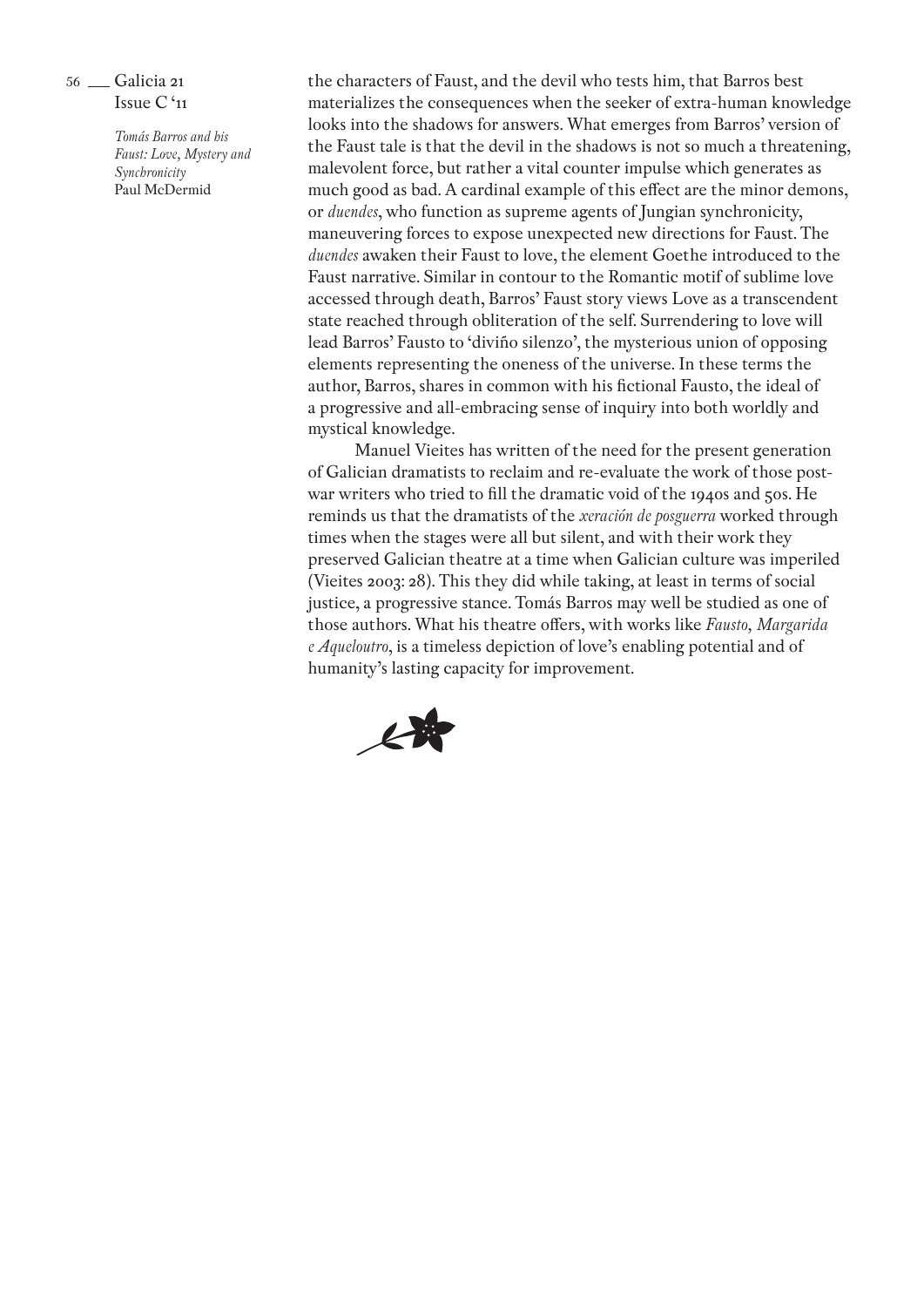#### *Tomás Barros and his Faust: Love, Mystery and Synchronicity* Paul McDermid

## **Works cited**

BARROS PARDO, Tomás, 1963. *Los ojos de la colina* (Bilbao: Alrededor de la mesa).

BARROS PARDO, Tomás, 1973a. *A imagen y semejanza* (Bilbao: Editorial Cla).

BARROS PARDO, Tomás, 1973b. *Sobre el origen de la corteza en los astros y la orografía lunar* (A Coruña: Ed. Nordés).

BARROS PARDO, Tomás, 1976. 'Da esperencia poetica', *Nordés. Revista de poesía y crítica* 4: 38-40.

BARROS PARDO, Tomás, 1981. *Tres pezas de teatro* (Sada, A Coruña: Ediciós do Castro).

BARROS PARDO, Tomás, 1990. *El rastro invisible* (Sada, A Coruña: Ediciós do Castro).

BARROS PARDO, Tomás, 1993. *Fausto, Margarida e Aqueloutro*, eds. Marco, Aurora, Rodríguez López-Vázquez, Alfredo, (Sada, A Coruña: Ediciós do Castro).

BARROS PARDO, Tomás, 2001. *Ritmo y abstracción* (Sada, A Coruña: Ediciós do Castro).

BLACKALL, Eric A., 1989. '<What the devil?!> - Twentieth-Century Fausts', in Boerner, Peter & Sidney Johnson, eds., *Faust through Four Centuries. Retrospect and Analysis*, (Tubingen: Max Niemeyer Verlag), 197-212.

BURTON RUSSELL, Jeffrey, 1986. *Mephistopheles: The Devil in the Modern World* (Ithaca, NY: Cornell University Press)

CAMBRAY, Joseph, 2009. *Synchronicity: Nature and Psyche in an Interconnected Universe* (College Station: Texas A&M University Press).

DÍAZ PARDO, Isaac, 1987. 'Tomás Barros na miña relembranza', in *Tomás Barros. Mostra da sua obra plástica, cun complemento gráfico-bibliográfico e documental. Museo Galego de Arte Contemporánea <Carlos Maside>. Decembro de 1987* (Sada, A Coruña: Ediciós do Castro), 5-18.

DYE, Ellis, 2004. *Love and Death in Goethe* (Rochester, NY: Camden House).

ELIADE, Mircea, 1965. *Mephistopheles and the Androgyne*, trans. by J. M. Cohen, (New York: Sheed and Ward).

ELIADE, Mircea, 1969. *Mefistófeles y el andrógino*, trans. by Fabián García-Prieto, (Madrid: Guadarrama).

GARCÍA LORCA, Federico, 1990a. *El amor de don Perlimplín con Belisa en su jardín*, ed. María Clementa Millán, (Madrid: Cátedra).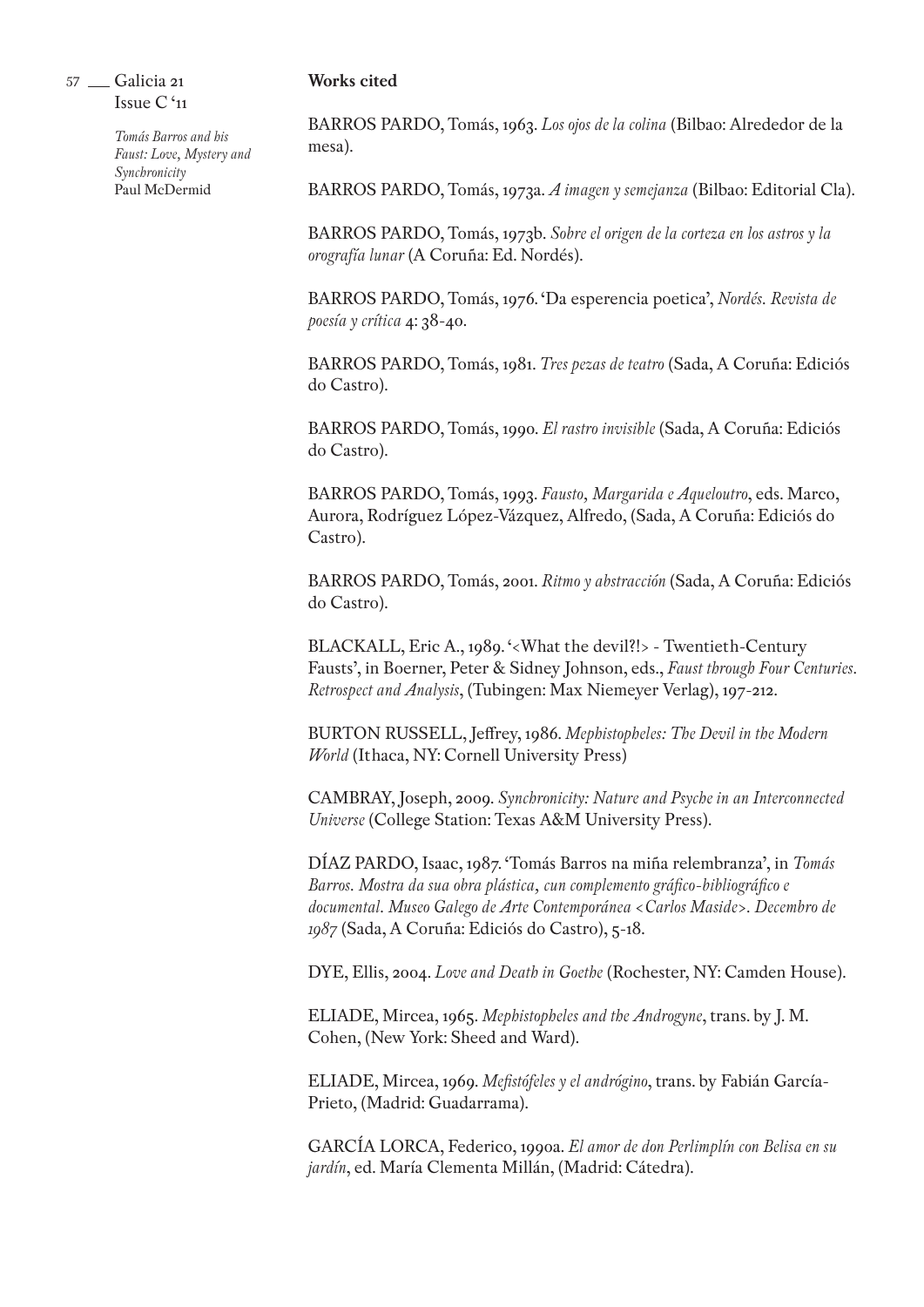> *Tomás Barros and his Faust: Love, Mystery and Synchronicity* Paul McDermid

\_\_\_, 1990b. *Yerma and The Love of Don Perlimplín for Belisa in the Garden*, trans. by David Johnston, (London: Hodder & Stoughton)

HEDGES, Inez, 2005. *Framing Faust: Twentieth-Century Cultural Struggles* (Carbondale, IL: Southern Illinois University Press).

HERMES, 1882. *The Theological and Philosophical Works of Hermes Trismegistus, Christian Neo-Platonist*, trans. by John David Chambers (Edinburgh: T. & T. Clark).

IRIZARRY, Estelle, 1981. 'Las dos artes de Tomás Barros.' *Senara: Revista de Filoloxia* 3: 145-150.

\_\_\_, 1990. *Escritores-pintores españoles del siglo xx* (Sada, A Coruña: Ediciós do Castro).

\_\_\_, 1991. 'Imágenes e imaginaciones filosóficas en Rafael Dieste y Tomás Barros', *Lenguaje y textos* 1: 93-101.

JUNG, C. G., 1960/1969. 'Synchronicity: An Acausal Connecting Principle', in *The Structure and Dynamics of the Psyche. Collected Works 8* (Princeton, NJ: Princeton University Press): 417-531.

LÓPEZ GARCÍA, Antía, 2001. *Tomás Barros. Tal vez unha sede de luz* (Ferrol: Biblioteca de Ferrolterra).

LOURENZO, Manuel & Francisco PILLADO MAYOR, 1982. *Antoloxía do teatro galego* (Sada, A Coruña: Ediciós do Castro).

MAIN, Roderick, 2004. *The Rupture of Time: Synchronicity and Jung's Critique of Modern Western Culture* (Hove, UK: Brunner-Routledge).

MARCO, Aurora, 1993. 'Como se construi unha obra dramática. Un Fausto teatral galego', *Lenguaje y Textos* 3: 43-56.

MÉNDEZ FERRÍN, Xosé Luis, 1984. *De Pondal a Novoneyra: Poesía galega posterior á guerra civil* (Vigo: Edicións Xerais de Galicia).

RÁBADE VILLAR, María do Cebreiro, 2011. *Fogar impronunciable: poesía e pantasma* (Vigo: Galaxia).

RIOBÓ SAN LUIS, Pedro P., 1999. *O teatro galego contemporáneo (1936-1996)* (A Coruña: Biblioteca-Arquivo Teatral "Francisco Pillado Mayor").

RODRÍGUEZ LÓPEZ-VÁZQUEZ, Alfredo, 1999. 'Expresión dramática e expresionismo teatral no mundo estético de Tomás Barros', in 'Tomás Barros', catalogue to the exhibition in the Casa de la Parra, Santiago de Compostela, 1999: 35-42.

SMEED, J. W., 1975. *Faust in Literature* (London: Oxford University Press).